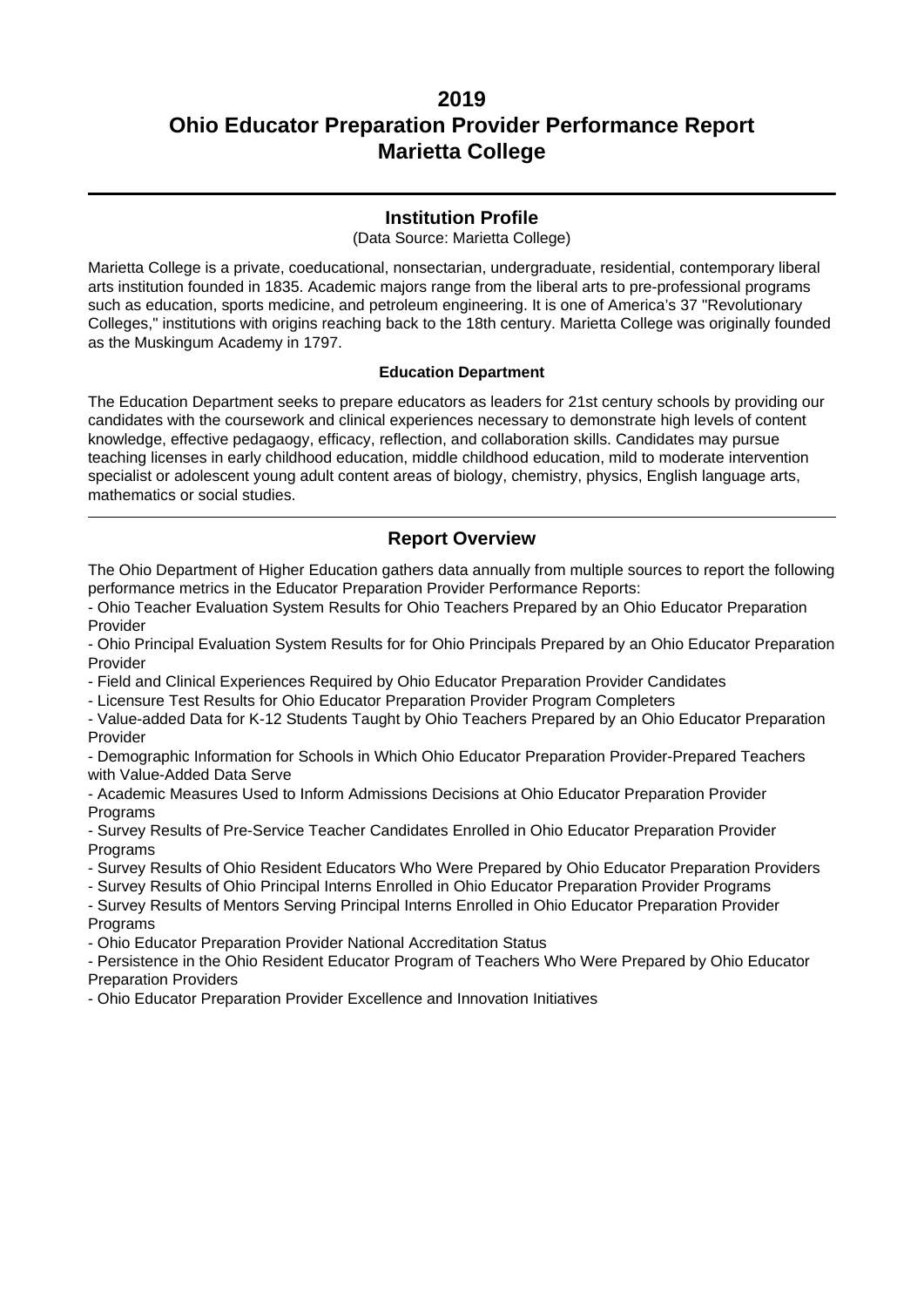### **Ohio Teacher Evaluation System (OTES) Results for Ohio Teachers Prepared by an Ohio Educator Preparation Provider at Marietta College**

Reporting Period from Sept 1, 2018 to Aug 31, 2019 (Data Source: Ohio Department of Education)

#### **Description of Data:**

Ohio's system for evaluating teachers (Ohio's Teacher Evaluation System) provides educators with a detailed view of their performance, with a focus on specific strengths and opportunities for improvement. The system is research-based and designed to be transparent, fair, and adaptable to the specific contexts of Ohio's school districts. Furthermore, it builds on what educators know about the importance of ongoing assessment and feedback as a powerful vehicle to support improved practice. Teacher performance and student academic growth are the two key components of Ohio's evaluation system.

An apparent dip in evaluations for the most recent "Initial License Effective Year" cohort comes from the perception that any given year's evaluation results is actually a chronological view of evaluations. Rather, it's a view of the evaluations from that school year, showing four different cohorts of licensed educators. The most recently licensed cohort will eventually have more evaluation results in its second year as more educators find employment as teachers or principals.

Limitations of the Ohio Teacher Evaluation System (OTES) Data:

1. The information in the report is for those individuals receiving their licenses with effective years of 2015, 2016, 2017, and 2018.

2. The teacher evaluation data in this report are provided by the Ohio Department of Education.

3. Due to ORC 3333.041(B), annual results must be masked for institutions with fewer than 10 completers with OTES data.

| <b>Associated Teacher Evaluation Classifications</b> |                 |                 |                 |                 |  |  |
|------------------------------------------------------|-----------------|-----------------|-----------------|-----------------|--|--|
| <b>Initial Licensure</b><br><b>Effective Year</b>    | # Accomplished  | # Skilled       | # Developing    | # Ineffective   |  |  |
| 2015                                                 | N <sub>10</sub> | N <sub>10</sub> | N <sub>10</sub> | N <sub>10</sub> |  |  |
| 2016                                                 | N <sub>10</sub> | N < 10          | N <sub>10</sub> | N <sub>10</sub> |  |  |
| 2017                                                 | N <sub>10</sub> | N <sub>10</sub> | N <sub>10</sub> | N <sub>10</sub> |  |  |
| 2018                                                 | N <sub>10</sub> | N <sub>10</sub> | N <sub>10</sub> | N <sub>10</sub> |  |  |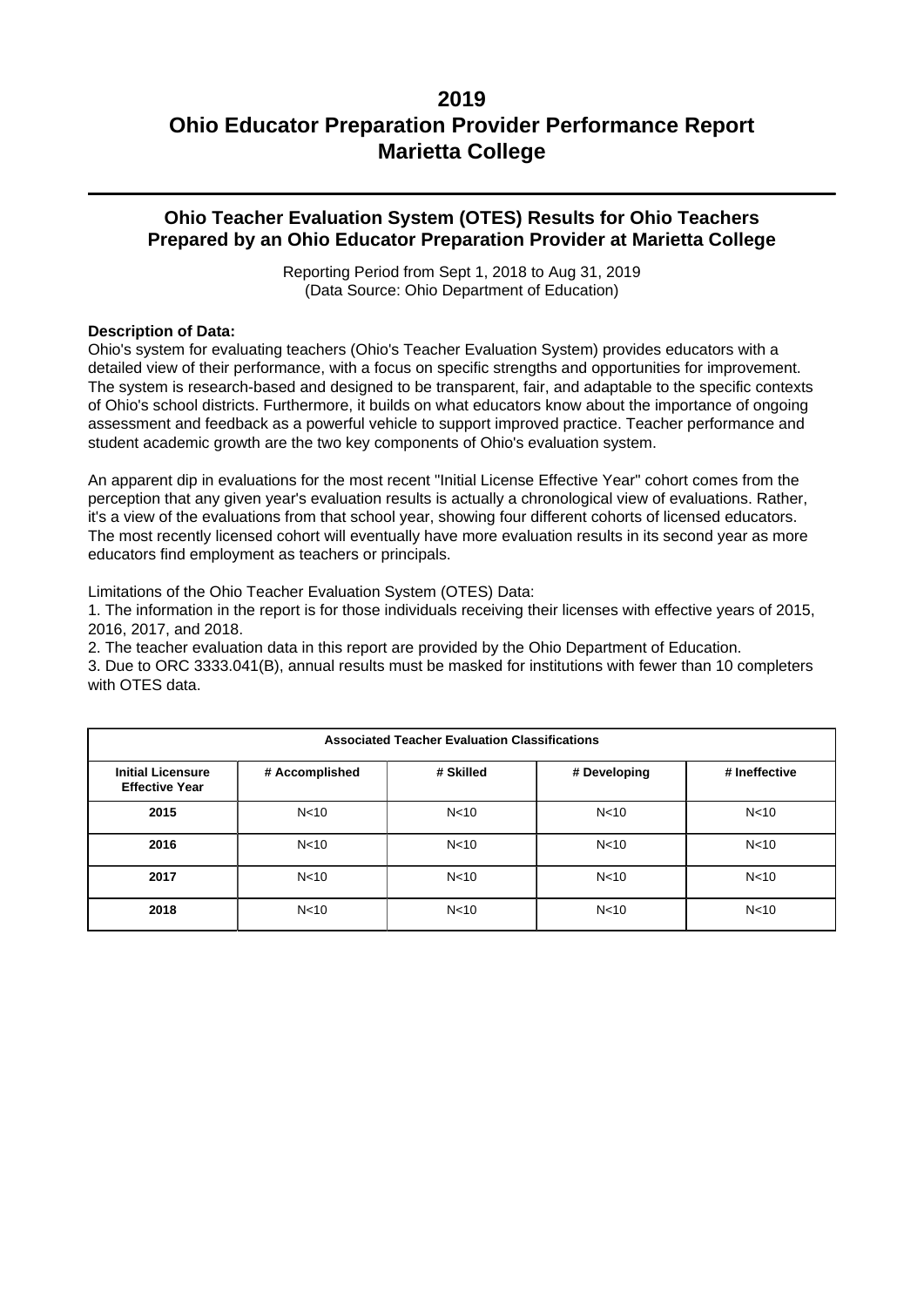## **Ohio Principal Evaluation System (OPES) Results for Individuals Completing Principal Preparation Programs at Marietta College**

Reporting Period from Sept 1, 2018 to Aug 31, 2019 (Data Source: Ohio Department of Education)

#### **Description of Data:**

Ohio's system for evaluating principals (Ohio's Principal Evaluation System) provides building leaders with a detailed view of their performance, with a focus on specific strengths and opportunities for improvement.

The Ohio Principal Evaluation System (OPES) data reported here are limited in that the information in the report is for those individuals receiving their licenses with effective years of 2015, 2016, 2017, and 2018.

An apparent dip in evaluations for the most recent "Initial License Effective Year" cohort comes from the perception that any given year's evaluation results is actually a chronological view of evaluations. Rather, it's a view of the evaluations from that school year, showing four different cohorts of licensed educators. The most recently licensed cohort will eventually have more evaluation results in its second year as more educators find employment as teachers or principals.

| <b>Associated Principal Evaluation Classifications</b>                                                            |  |  |  |  |  |
|-------------------------------------------------------------------------------------------------------------------|--|--|--|--|--|
| <b>Initial Licensure</b><br># Accomplished<br># Skilled<br># Ineffective<br># Developing<br><b>Effective Year</b> |  |  |  |  |  |
| N/A<br>N/A<br>N/A<br>N/A<br>N/A                                                                                   |  |  |  |  |  |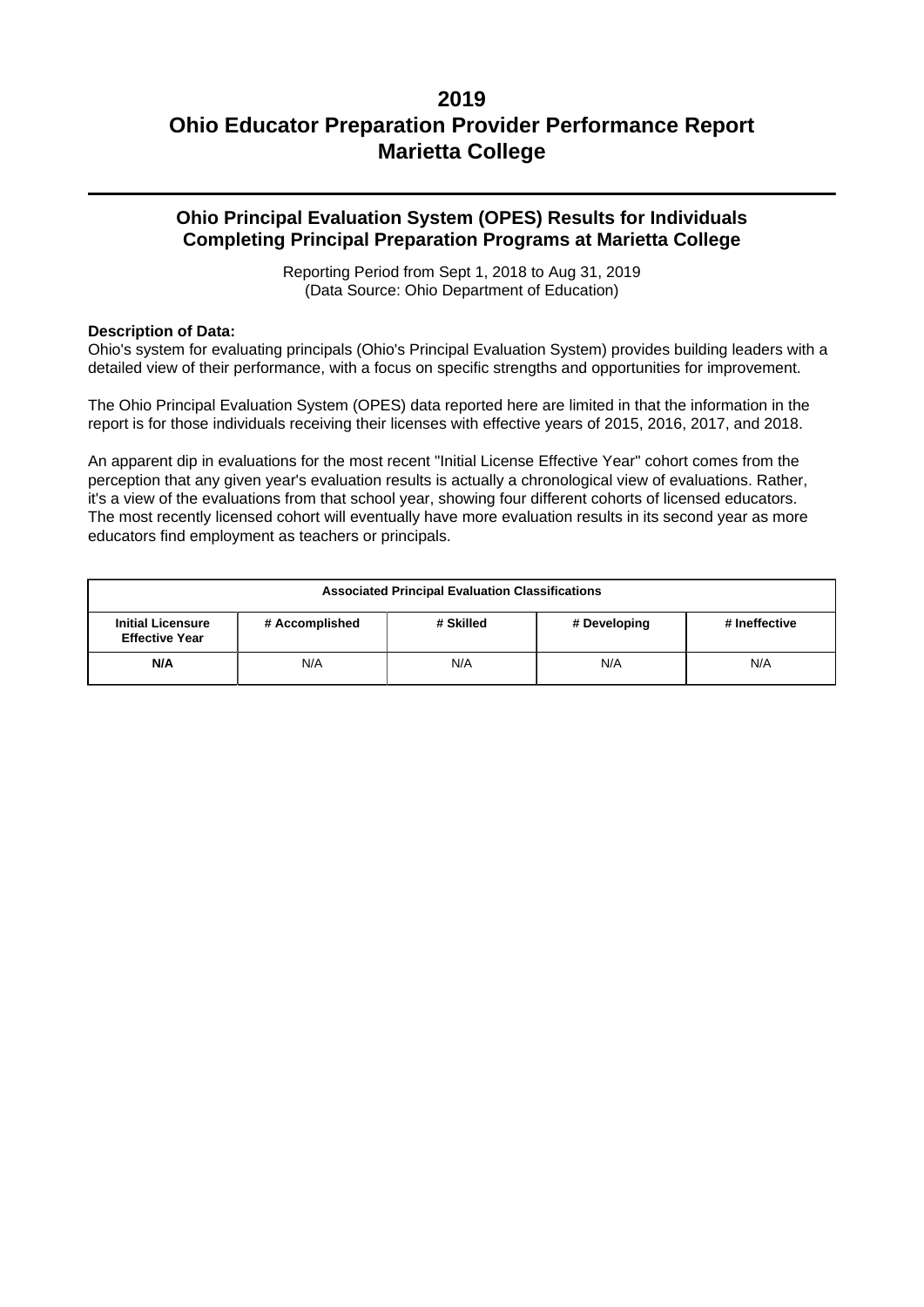### **Field and Clinical Experiences for Candidates at Marietta College**

Reporting Period from Sept 1, 2018 to Aug 31, 2019 (Data Source: Marietta College)

#### **Description of Data:**

Ohio requires that educator candidates complete field and clinical experiences in school settings as part of their preparation. These experiences include early and ongoing field-based opportunities and the culminating pre-service clinical experience commonly referred to as "student teaching." The specific requirements beyond the requisite statewide minimums for these placements vary by institution and by program. The information below is calculated based on data reported by Ohio Educator Preparation Providers.

| <b>Teacher Preparation Programs</b>                                                                                 |                     |  |  |  |  |
|---------------------------------------------------------------------------------------------------------------------|---------------------|--|--|--|--|
| <b>Field/Clinical Experience Element</b>                                                                            | <b>Requirements</b> |  |  |  |  |
| Require edTPA National Scoring from candidates in teacher preparation programs at the<br>institution                |                     |  |  |  |  |
| Minimum number of field/clinical hours required of candidates in teacher preparation programs<br>at the institution | 170                 |  |  |  |  |
| Maximum number of field/clinical hours required of candidates in teacher preparation<br>programs at the institution | 365                 |  |  |  |  |
| Average number of weeks required to teach full-time within the student teaching experience at<br>the institution    | 14                  |  |  |  |  |
| Percentage of teacher candidates who satisfactorily completed student teaching                                      | 100%                |  |  |  |  |

| <b>Principal Preparation Programs</b>                                               |                     |  |  |  |  |
|-------------------------------------------------------------------------------------|---------------------|--|--|--|--|
| <b>Field/Clinical Experience Element</b>                                            | <b>Requirements</b> |  |  |  |  |
| Total number of field/clinical weeks required of principal candidates in internship | N/A                 |  |  |  |  |
| Number of candidates who started internship                                         | N/A                 |  |  |  |  |
| Number of candidates who completed internship                                       | N/A                 |  |  |  |  |
| Percentage of principal candidates who satisfactorily completed internship          | N/A                 |  |  |  |  |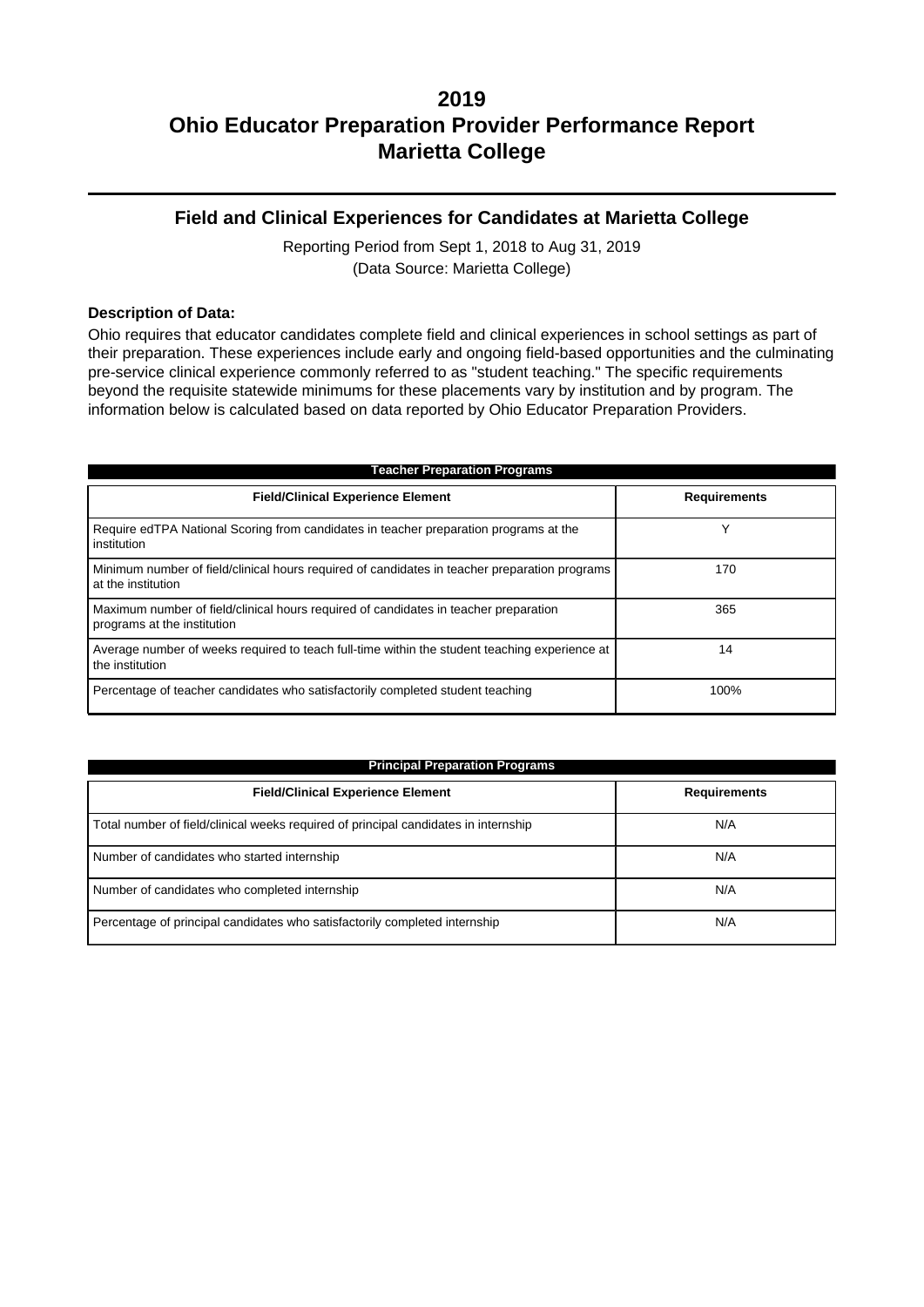### **Ohio Educator Licensure Examination Pass Rates at Marietta College**

Reporting Period from Sept 1, 2017 to Aug 31, 2018 (Data Source: USDOE Title II Report)

#### **Description of Data:**

Ohio educator licensure requirements include passage of all requisite licensure examinations at the state determined cut score. The reported results reflect Title II data, and therefore represent pass rate data solely for initial licenses. Further, because the data are gathered from the Title II reports, there is a one year lag in accessing the data. Teacher licensure pass rate data are the only reported metric for which the data do not reflect the reporting year 2018-2019.

As of 2013, the Ohio Assessments for Educators replaced the Praxis subject assessments for initial licensure. Some Praxis II assessments are still being reported because recent program completers took those tests in or before 2013.

| <b>Teacher Licensure Tests</b>               |     |  |  |  |  |
|----------------------------------------------|-----|--|--|--|--|
| <b>Summary Rating: EFFECTIVE</b>             |     |  |  |  |  |
| <b>Completers Tested</b><br><b>Pass Rate</b> |     |  |  |  |  |
| 16                                           | 94% |  |  |  |  |

## **Ohio Principal Licensure Examination Pass Rates at Marietta College**

Reporting Period from Sept 1, 2018 to Aug 31, 2019 (Data Source: Marietta College)

#### **Description of Data:**

Ohio requires that principal candidates pass the requisite state examination to be recommended for licensure. The 2018-2019 program completer pass rates are reported by each Ohio educator preparation provider.

| <b>Principal Licensure Tests</b>             |     |  |  |  |
|----------------------------------------------|-----|--|--|--|
| <b>Completers Tested</b><br><b>Pass Rate</b> |     |  |  |  |
| N/A                                          | N/A |  |  |  |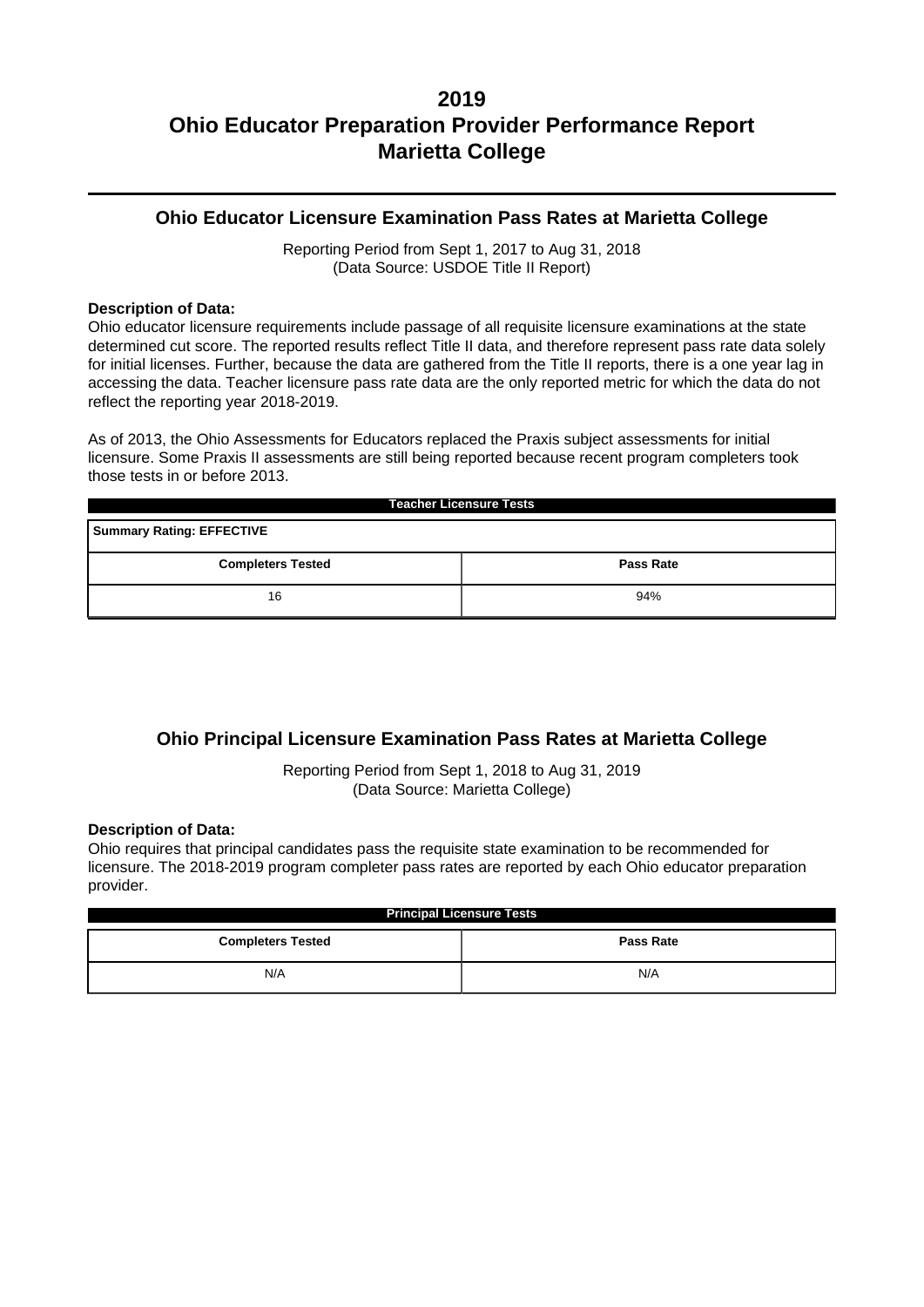## **Value-Added Data for Students Taught by Teachers Prepared by Ohio Educator Preparation Providers at Marietta College**

Reporting Period from Sept 1, 2018 to Aug 31, 2019

#### **Description of Data:**

Ohio's value-added data system provides information on student academic gains. As a vital component of Ohio's accountability system, districts and educators have access to an extensive array of diagnostic data through the Education Value-Added Assessment System (EVAAS). Schools can demonstrate through valueadded data that many of their students are achieving significant progress. Student growth measures also provide students and parents with evidence of the impact of their efforts. Educators and schools further use value-added data to inform instructional practices.

Limitations of the Value-Added Data:

1. The information in the report is for those individuals receiving their licenses with effective years of 2015, 2016, 2017, and 2018.

2. The value-added data in this report are those reported by Ohio's Education Value-Added Assessment System (EVAAS) based on Elementary and Middle School Tests (Grades 4-8) and End-of-Course Tests for high school credit.

3. For Educator Preparation Providers with fewer than 10 linked teachers or principals with value-added data, only the number (N) is reported.

|                         | <b>Initial Licensure Effective</b><br>Years 2015, 2016, 2017, 2018 | <b>Associated Value-Added Classifications</b> |                      |              |                        |                        |
|-------------------------|--------------------------------------------------------------------|-----------------------------------------------|----------------------|--------------|------------------------|------------------------|
| Employed<br>as Teachers | Teachers<br>with Value-<br><b>Added Data</b>                       | <b>Most Effective</b>                         | <b>Above Average</b> | Average      | Approaching<br>Average | <b>Least Effective</b> |
| 38                      | 18                                                                 | $N=1$<br>6%                                   | N/A<br>N/A           | $N=6$<br>33% | $N=6$<br>33%           | $N=5$<br>28%           |

#### **Value-Added Data for Marietta College-Prepared Teachers**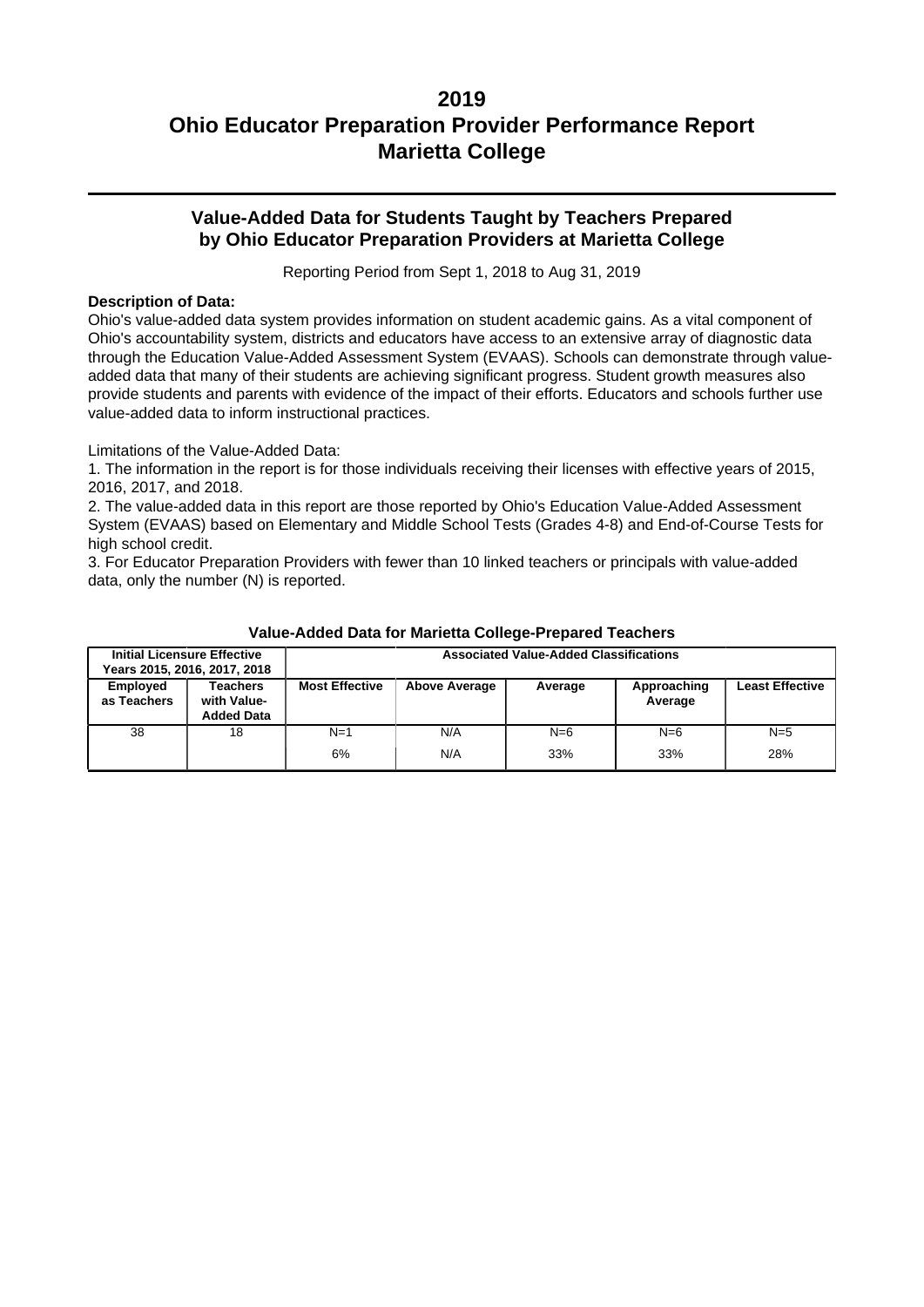#### **Demographic Information for Schools where Marietta College-Prepared Teachers with Value-Added Data Serve Teachers Serving by School Level**

| <b>Elementary School</b> | <b>Middle School</b> | <b>Junior High School</b> | <b>High School</b> | <b>No School Level</b> |
|--------------------------|----------------------|---------------------------|--------------------|------------------------|
| $N=8$                    | $N=6$                | $N=1$                     | $N=3$              | N/A                    |
| 44%                      | 33%                  | 6%                        | 17%                | N/A                    |

| <b>Teachers Serving by School Type</b> |                      |                    |                                             |             |                |  |
|----------------------------------------|----------------------|--------------------|---------------------------------------------|-------------|----------------|--|
| Community<br><b>School</b>             | <b>Public School</b> | <b>STEM School</b> | <b>Educational</b><br><b>Service Center</b> | Career-Tech | No School Type |  |
| N/A                                    | $N = 18$             | N/A                | N/A                                         | N/A         | N/A            |  |
| N/A                                    | 100%                 | N/A                | N/A                                         | N/A         | N/A            |  |

| Teachers Serving by Overall Letter Grade of Building Value-Added |       |       |     |       |           |  |
|------------------------------------------------------------------|-------|-------|-----|-------|-----------|--|
| A                                                                | в     |       |     |       | <b>NR</b> |  |
| $N=5$                                                            | $N=2$ | $N=3$ | N/A | $N=8$ | N/A       |  |
| 28%                                                              | 11%   | 17%   | N/A | 44%   | N/A       |  |

| <b>Teachers Serving by Minority Enrollment by Quartiles</b> |                             |                            |                     |                             |  |  |
|-------------------------------------------------------------|-----------------------------|----------------------------|---------------------|-----------------------------|--|--|
| <b>High Minority</b>                                        | <b>Medium-High Minority</b> | <b>Medium-Low Minority</b> | <b>Low Minority</b> | <b>No Minority Quartile</b> |  |  |
| $N=1$                                                       | $N=2$                       | $N=4$                      | $N=11$              | N/A                         |  |  |
| 6%                                                          | 11%                         | 22%                        | 61%                 | N/A                         |  |  |

| <b>Teachers Serving by Poverty Level by Quartiles</b> |                            |                           |                    |                            |  |  |
|-------------------------------------------------------|----------------------------|---------------------------|--------------------|----------------------------|--|--|
| <b>High Poverty</b>                                   | <b>Medium-High Poverty</b> | <b>Medium-Low Poverty</b> | <b>Low Poverty</b> | <b>No Poverty Quartile</b> |  |  |
| $N=3$                                                 | $N = 10$                   | $N=4$                     | $N=1$              | N/A                        |  |  |
| 17%                                                   | 56%                        | 22%                       | 6%                 | N/A                        |  |  |

**\* Due to the preliminary nature of the data and staffing at ESC/district level, certain demographic variables have not been reported for some schools.**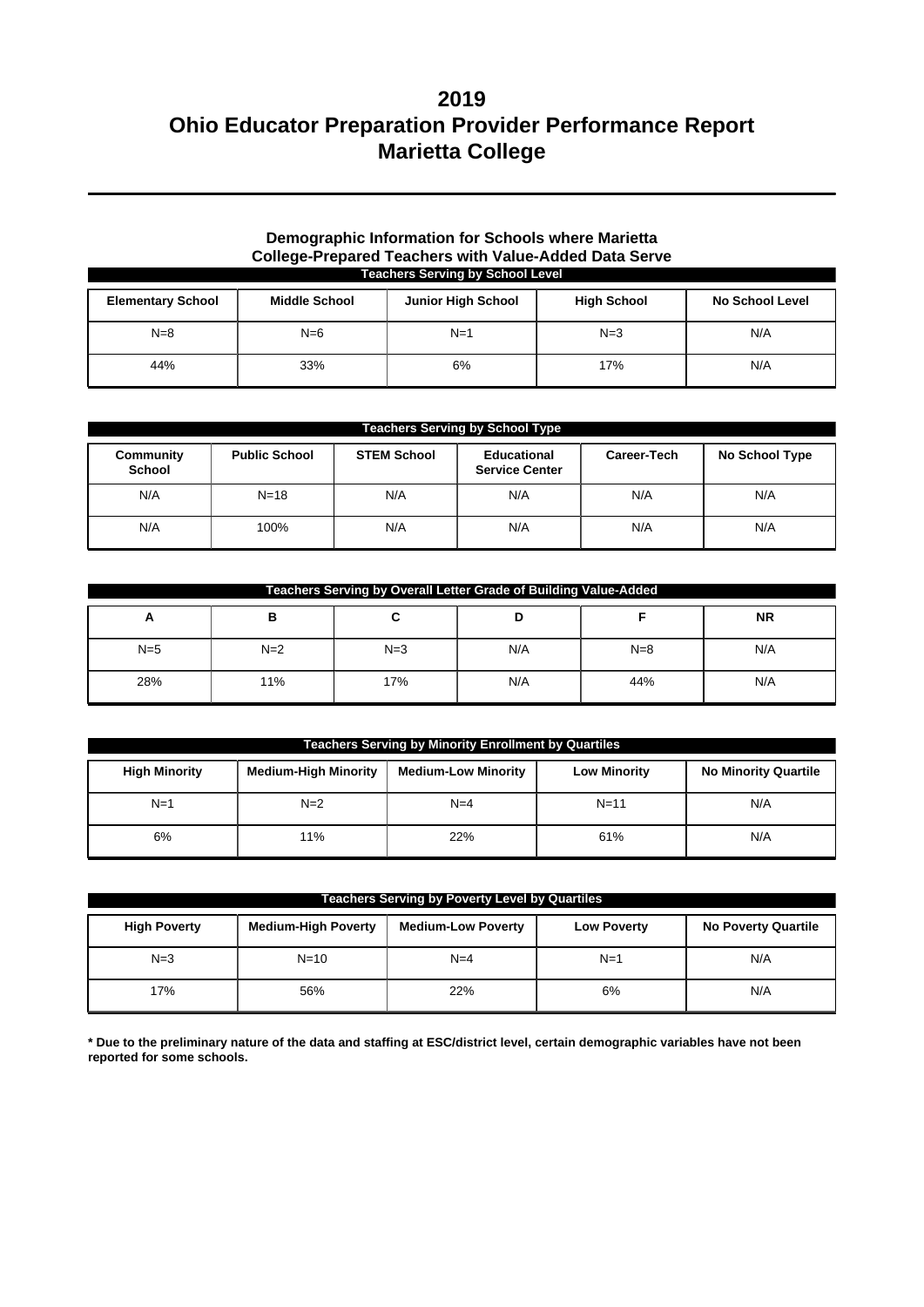| <b>Value-Added Data for Marietta College-Prepared Principals</b> |                                                       |                                                                    |     |     |     |     |  |  |
|------------------------------------------------------------------|-------------------------------------------------------|--------------------------------------------------------------------|-----|-----|-----|-----|--|--|
| <b>Initial Licensure Effective</b>                               | Years 2015, 2016, 2017, 2018                          | Principals Serving by Letter Grade of Overall Building Value-Added |     |     |     |     |  |  |
| <b>Employed as</b><br><b>Principals</b>                          | <b>Principals</b><br>with Value-<br><b>Added Data</b> | А                                                                  | в   |     | D   |     |  |  |
| N/A                                                              | N/A                                                   | N/A                                                                | N/A | N/A | N/A | N/A |  |  |
|                                                                  |                                                       | N/A                                                                | N/A | N/A | N/A | N/A |  |  |

### **Demographic Information for Schools where Marietta College-Prepared Principals with Value-Added Data Serve**

| <b>Principals Serving by School Level</b> |                      |                           |                    |                        |  |  |  |  |
|-------------------------------------------|----------------------|---------------------------|--------------------|------------------------|--|--|--|--|
| <b>Elementary School</b>                  | <b>Middle School</b> | <b>Junior High School</b> | <b>High School</b> | <b>No School Level</b> |  |  |  |  |
| N/A                                       | N/A                  | N/A                       | N/A                | N/A                    |  |  |  |  |
| N/A                                       | N/A                  | N/A                       | N/A                | N/A                    |  |  |  |  |

| <b>Principals Serving by School Type</b> |                      |                    |                                      |             |                |  |  |  |  |
|------------------------------------------|----------------------|--------------------|--------------------------------------|-------------|----------------|--|--|--|--|
| Community<br><b>School</b>               | <b>Public School</b> | <b>STEM School</b> | Educational<br><b>Service Center</b> | Career-Tech | No School Type |  |  |  |  |
| N/A                                      | N/A                  | N/A                | N/A                                  | N/A         | N/A            |  |  |  |  |
| N/A                                      | N/A                  | N/A                | N/A                                  | N/A         | N/A            |  |  |  |  |

| Principals Serving by Overall Letter Grade of School |     |     |     |     |     |  |  |  |
|------------------------------------------------------|-----|-----|-----|-----|-----|--|--|--|
| <b>NR</b><br>в<br><u>r</u>                           |     |     |     |     |     |  |  |  |
| N/A                                                  | N/A | N/A | N/A | N/A | N/A |  |  |  |
| N/A                                                  | N/A | N/A | N/A | N/A | N/A |  |  |  |

| Principals Serving by Minority Enrollment by Quartiles |                             |                            |                     |                             |  |  |  |
|--------------------------------------------------------|-----------------------------|----------------------------|---------------------|-----------------------------|--|--|--|
| <b>High Minority</b>                                   | <b>Medium-High Minority</b> | <b>Medium-Low Minority</b> | <b>Low Minority</b> | <b>No Minority Quartile</b> |  |  |  |
| N/A                                                    | N/A                         | N/A                        | N/A                 | N/A                         |  |  |  |
| N/A                                                    | N/A                         | N/A                        | N/A                 | N/A                         |  |  |  |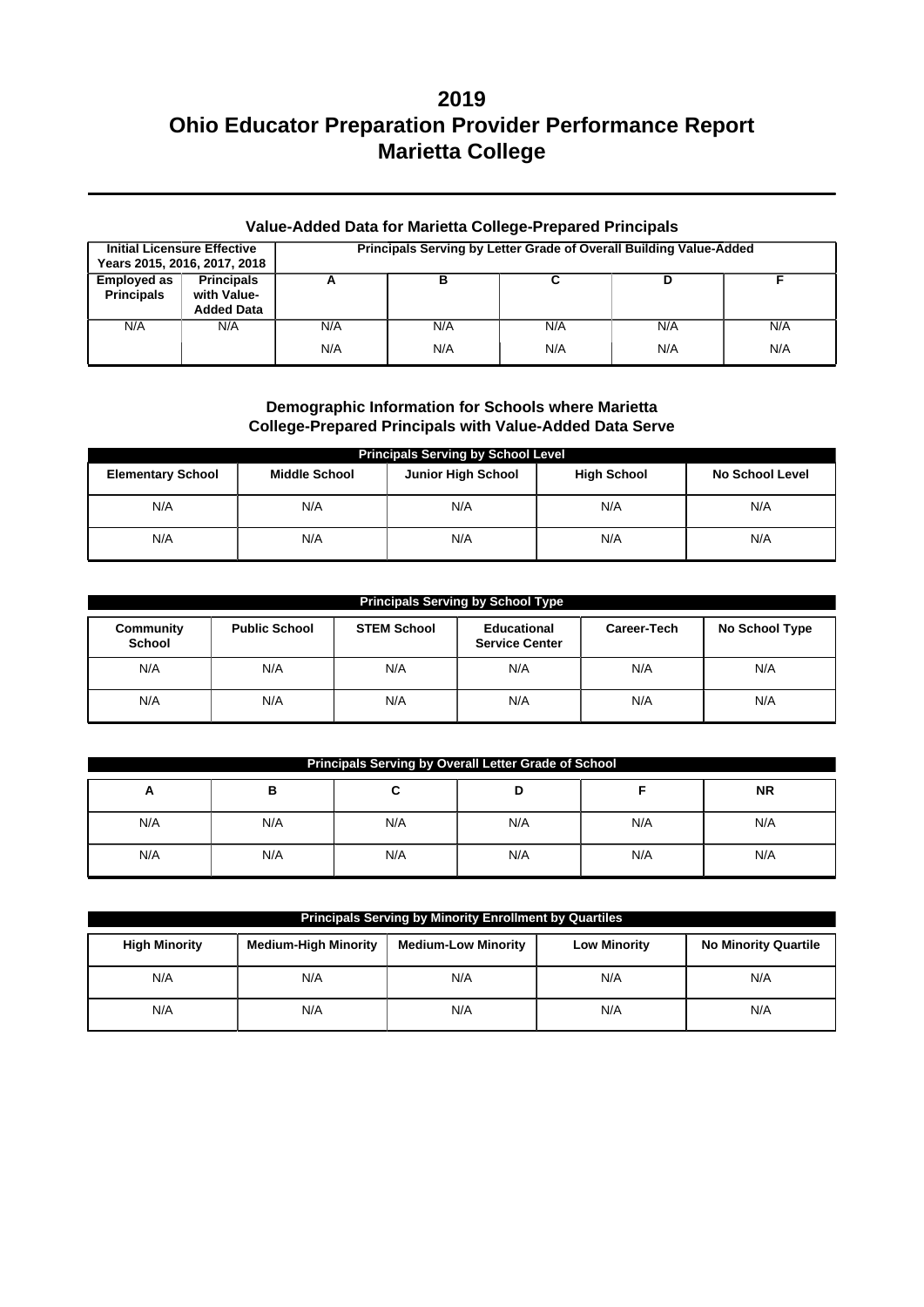| <b>Principals Serving by Poverty Level by Quartiles</b> |                            |                           |                    |                            |  |  |  |
|---------------------------------------------------------|----------------------------|---------------------------|--------------------|----------------------------|--|--|--|
| <b>High Poverty</b>                                     | <b>Medium-High Poverty</b> | <b>Medium-Low Poverty</b> | <b>Low Poverty</b> | <b>No Poverty Quartile</b> |  |  |  |
| N/A                                                     | N/A                        | N/A                       | N/A                | N/A                        |  |  |  |
| N/A                                                     | N/A                        | N/A                       | N/A                | N/A                        |  |  |  |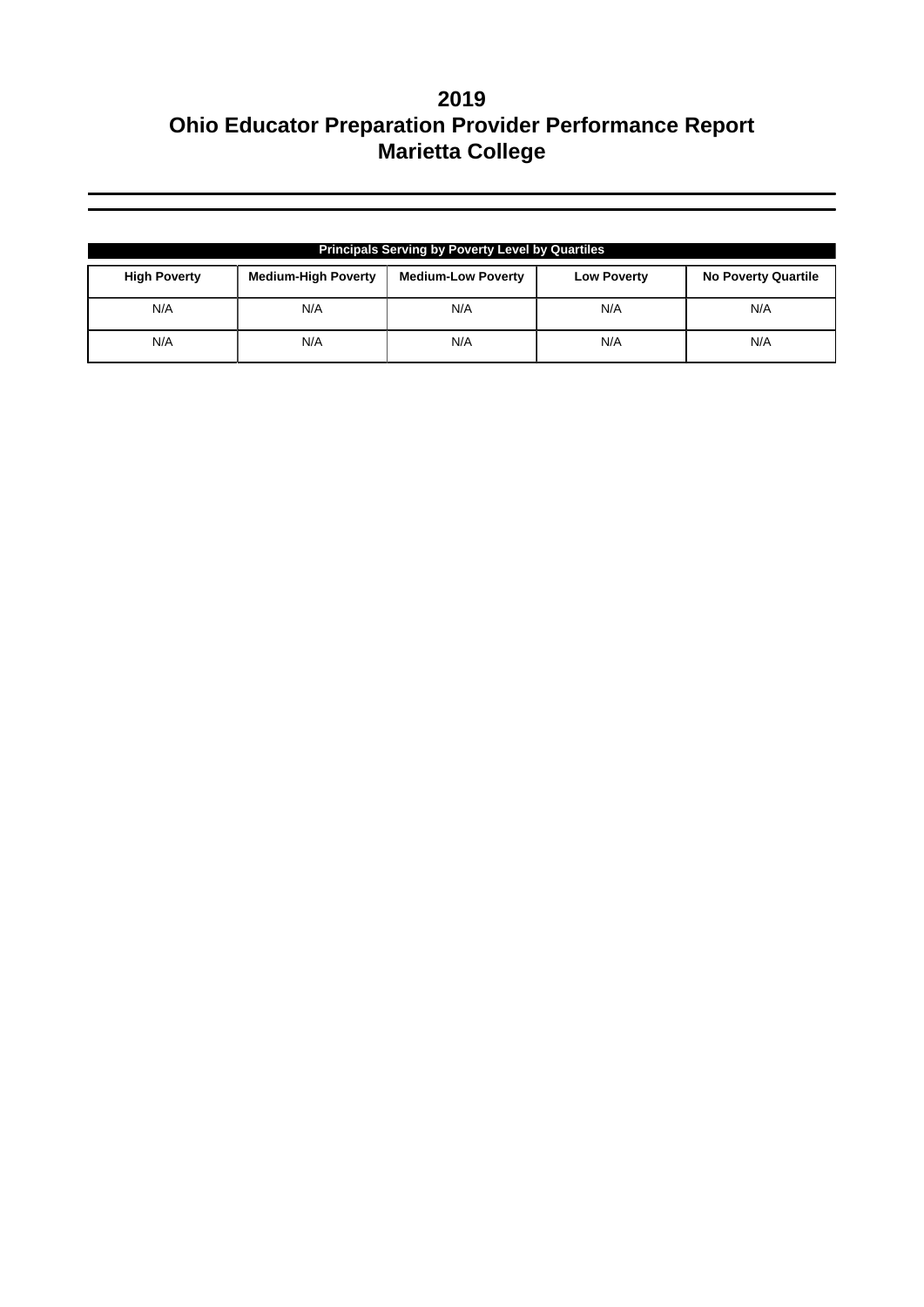### **Marietta College Candidate Academic Measures**

(Data Source:Marietta College) Reporting Period from Sept 1, 2018 to Aug 31, 2019

#### **Undergraduate Admission Requirements**

Candidates are admitted to the professional license program after completing 45 semester hours and completing initial 100/200 level EDUC courses and field experiences. Candidates must meet minimum requirements for overall GPA, education course GPA, academic skills test scores (ACT, SAT, or Praxis Core Assessments for Educators), have ratings of acceptable on the disposition checklist used in initial field experiences and grades of C or higher in writing and oral communication.

#### **Description of Data:**

The data in this section are the average scores of candidates on academic measures reported by the provider. If a measure is not applicable to a level of delivery (undergraduate, post-baccalaureate, graduate) the table reflects "N/A". In the "Dispositional Assessments and Other Measures" portion, if the provider did not indicate using a measure, OR if the institution does not offer a program at the designated level of delivery, the table reflects "N".

Candidates Admitted are the number admitted in the most recent year. Candidates Enrolled are the total number of candidates enrolled. Candidates Completing are the number completing in the most recent year.

#### **Teacher Preparation Programs**

|                          |              |                 | <b>Candidates Admitted</b> |                 | <b>Candidates Enrolled</b> |               | <b>Candidates Completing</b> |
|--------------------------|--------------|-----------------|----------------------------|-----------------|----------------------------|---------------|------------------------------|
| Academic                 | Required     | <b>Number</b>   | Average                    | <b>Number</b>   | Average                    | <b>Number</b> | Average                      |
| <b>Measure</b>           | <b>Score</b> | <b>Admitted</b> | <b>Score</b>               | <b>Enrolled</b> | <b>Score</b>               | Completed     | Score                        |
| <b>ACT Composite</b>     | $U=23$       | $U=12$          | $U = 26.3$                 | $U = 22$        | $U = 26$                   | $U=N<10$      | $U=N<10$                     |
| <b>Score</b>             | $P=N/A$      | $P=N/A$         | $P=N/A$                    | $P=N/A$         | $P=N/A$                    | $P=N/A$       | $P=N/A$                      |
|                          | $G=N/A$      | $G=N/A$         | $G=N/A$                    | $G=N/A$         | $G=N/A$                    | $G=N/A$       | $G=N/A$                      |
| <b>ACT English</b>       | $U=20$       | $U=17$          | $U = 23.3$                 | $U=31$          | $U = 26.3$                 | $U=N<10$      | $U=N<10$                     |
| <b>Subscore</b>          | $P=N/A$      | $P=N/A$         | $P=N/A$                    | $P=N/A$         | $P=N/A$                    | $P=N/A$       | $P=N/A$                      |
|                          | $G=N/A$      | $G=N/A$         | $G=N/A$                    | $G=N/A$         | $G=N/A$                    | $G=N/A$       | $G=N/A$                      |
| <b>ACT Math</b>          | $U=20$       | $U=12$          | $U = 22.8$                 | $U=31$          | $U = 24.6$                 | $U=N<10$      | $U=N<10$                     |
| <b>Subscore</b>          | $P=N/A$      | $P=N/A$         | $P=N/A$                    | $P=N/A$         | $P=N/A$                    | $P=N/A$       | $P=N/A$                      |
|                          | $G=N/A$      | $G=N/A$         | $G=N/A$                    | $G=N/A$         | $G=N/A$                    | $G=N/A$       | $G=N/A$                      |
| <b>ACT Reading</b>       | $U=20$       | $U=17$          | $U = 23.8$                 | $U=31$          | $U = 24.7$                 | $U=N<10$      | $U=N<10$                     |
| <b>Subscore</b>          | $P=N/A$      | $P=N/A$         | $P=N/A$                    | $P=N/A$         | $P=N/A$                    | $P=N/A$       | $P=N/A$                      |
|                          | $G=N/A$      | $G=N/A$         | $G=N/A$                    | $G=N/A$         | $G=N/A$                    | $G=N/A$       | $G=N/A$                      |
| <b>GPA - Graduate</b>    | $U=N/A$      | $U=N/A$         | $U=N/A$                    | $U=N/A$         | $U=N/A$                    | $U=N/A$       | $U=N/A$                      |
|                          | $P=N/A$      | $P=N/A$         | $P=N/A$                    | $P=N/A$         | $P=N/A$                    | $P=N/A$       | $P=N/A$                      |
|                          | $G=N/A$      | $G=N/A$         | $G=N/A$                    | $G=N/A$         | $G=N/A$                    | $G=N/A$       | $G=N/A$                      |
| <b>GPA - High School</b> | $U=N/A$      | $U=N/A$         | $U=N/A$                    | $U=N/A$         | $U=N/A$                    | $U=N/A$       | $U=N/A$                      |
|                          | $P=N/A$      | $P=N/A$         | $P=N/A$                    | $P=N/A$         | $P=N/A$                    | $P=N/A$       | $P=N/A$                      |
|                          | $G=N/A$      | $G=N/A$         | $G=N/A$                    | $G=N/A$         | $G=N/A$                    | $G=N/A$       | $G=N/A$                      |
| <b>GPA - Transfer</b>    | $U=N/A$      | $U=N/A$         | $U=N/A$                    | $U=N/A$         | $U=N/A$                    | $U=N/A$       | $U=N/A$                      |
|                          | $P=N/A$      | $P=N/A$         | $P=N/A$                    | $P=N/A$         | $P=N/A$                    | $P=N/A$       | $P=N/A$                      |
|                          | $G=N/A$      | $G=N/A$         | $G=N/A$                    | $G=N/A$         | $G=N/A$                    | $G=N/A$       | $G=N/A$                      |
| $GPA -$                  | $U = 3.00$   | $U=30$          | $U = 3.22$                 | $U=47$          | $U = 3.35$                 | $U=11$        | $U = 3.44$                   |
| Undergraduate            | $P=N/A$      | $P=N/A$         | $P=N/A$                    | $P=N/A$         | $P=N/A$                    | $P=N/A$       | $P=N/A$                      |
|                          | $G=N/A$      | $G=N/A$         | $G=N/A$                    | $G=N/A$         | $G=N/A$                    | $G=N/A$       | $G=N/A$                      |
| <b>GRE Composite</b>     | $U=N/A$      | $U=N/A$         | $U=N/A$                    | $U=N/A$         | $U=N/A$                    | $U=N/A$       | $U=N/A$                      |
| <b>Score</b>             | $P=N/A$      | $P=N/A$         | $P=N/A$                    | $P=N/A$         | $P=N/A$                    | $P=N/A$       | $P=N/A$                      |
|                          | $G=N/A$      | $G=N/A$         | $G=N/A$                    | $G=N/A$         | $G=N/A$                    | $G=N/A$       | $G=N/A$                      |
| <b>GRE Quantitative</b>  | $U=N/A$      | $U=N/A$         | $U=N/A$                    | $U=N/A$         | $U=N/A$                    | $U=N/A$       | $U=N/A$                      |
| <b>Subscore</b>          | $P=N/A$      | $P=N/A$         | $P=N/A$                    | $P=N/A$         | $P=N/A$                    | $P=N/A$       | $P=N/A$                      |

#### **U=Undergraduate P=Post-Baccalaureate G=Graduate**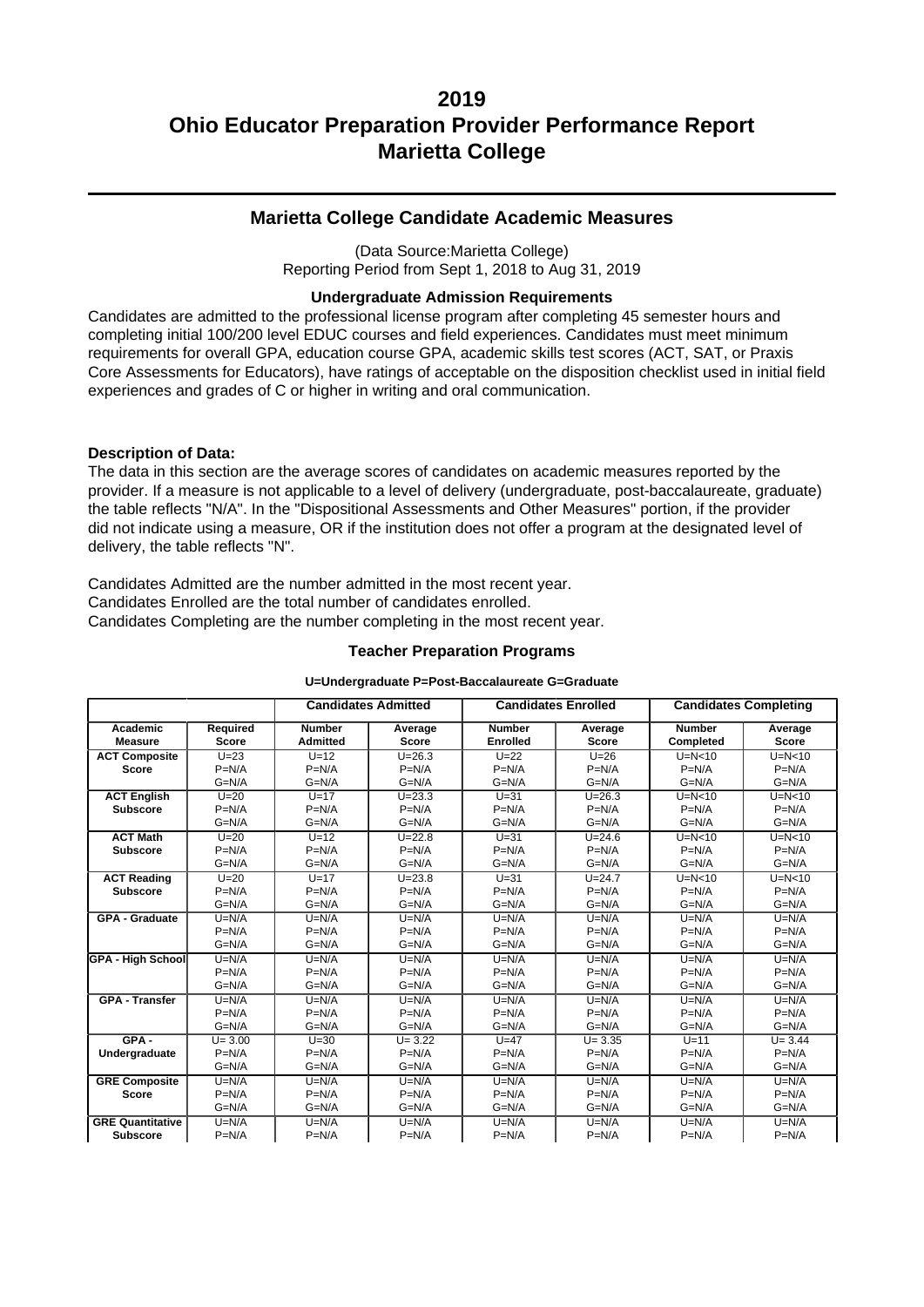|                                      | <b>Candidates Enrolled</b><br><b>Candidates Admitted</b> |                                  |                     | <b>Candidates Completing</b>     |                         |                            |                         |
|--------------------------------------|----------------------------------------------------------|----------------------------------|---------------------|----------------------------------|-------------------------|----------------------------|-------------------------|
| Academic<br><b>Measure</b>           | Required<br><b>Score</b>                                 | <b>Number</b><br><b>Admitted</b> | Average<br>Score    | <b>Number</b><br><b>Enrolled</b> | Average<br><b>Score</b> | <b>Number</b><br>Completed | Average<br><b>Score</b> |
|                                      | $G=N/A$                                                  | $G=N/A$                          | $G=N/A$             | $G=N/A$                          | $G=N/A$                 | $G=N/A$                    | $G=N/A$                 |
| <b>GRE Verbal</b>                    | $U=N/A$                                                  | $U=N/A$                          | $U=N/A$             | $U=N/A$                          | $U=N/A$                 | $U=N/A$                    | $U=N/A$                 |
| <b>Subscore</b>                      | $P=N/A$                                                  | $P=N/A$                          | $P=N/A$             | $P=N/A$                          | $P=N/A$                 | $P=N/A$                    | $P=N/A$                 |
|                                      | $G=N/A$                                                  | $G=N/A$                          | $G=N/A$             | $G=N/A$                          | $G=N/A$                 | $G=N/A$                    | $G=N/A$                 |
| <b>GRE Writing</b>                   | $U=N/A$                                                  | $U=N/A$                          | $U=N/A$             | $U=N/A$                          | $U=N/A$                 | $U=N/A$                    | $U=N/A$                 |
| <b>Subscore</b>                      | $P=N/A$                                                  | $P=N/A$                          | $P=N/A$             | $P=N/A$                          | $P=N/A$                 | $P=N/A$                    | $P=N/A$                 |
|                                      | $G=N/A$                                                  | G=N/A                            | $G=N/A$             | $G=N/A$                          | $G=N/A$                 | $G=N/A$                    | $G=N/A$                 |
| <b>MAT</b>                           | $U=N/A$<br>$P=N/A$                                       | $U=N/A$<br>$P=N/A$               | $U=N/A$<br>$P=N/A$  | $U=N/A$<br>$P=N/A$               | $U=N/A$<br>$P=N/A$      | $U=N/A$<br>$P=N/A$         | $U=N/A$<br>$P=N/A$      |
|                                      | $G=N/A$                                                  | $G=N/A$                          | $G=N/A$             | $G=N/A$                          | $G=N/A$                 | $G=N/A$                    | $G=N/A$                 |
| <b>Praxis CORE Math</b>              | $U = 150$                                                | $U=N<10$                         | $U=N<10$            | $U=16$                           | $U = 162.4$             | $U=N10$                    | $U=N<10$                |
|                                      | $P=N/A$                                                  | $P=N/A$                          | $P=N/A$             | $P=N/A$                          | $P=N/A$                 | $P=N/A$                    | $P=N/A$                 |
|                                      | $G=N/A$                                                  | $G=N/A$                          | $G=N/A$             | $G=N/A$                          | $G=N/A$                 | $G=N/A$                    | $G=N/A$                 |
| <b>Praxis CORE</b>                   | $U = 156$                                                | $U=N<10$                         | $U=N10$             | $U=11$                           | $U = 170.9$             | $U=N10$                    | $U=N10$                 |
| Reading                              | $P=N/A$                                                  | $P=N/A$                          | $P=N/A$             | $P=N/A$                          | $P=N/A$                 | $P=N/A$                    | $P=N/A$                 |
|                                      | $G=N/A$                                                  | $G=N/A$                          | $G=N/A$             | $G=N/A$                          | $G=N/A$                 | $G=N/A$                    | $G=N/A$                 |
| <b>Praxis CORE</b>                   | $U = 162$                                                | $U=N<10$                         | $U=N<10$            | $U=14$                           | $U = 164.1$             | $U=N10$                    | $U=N<10$                |
| Writing                              | $P=N/A$                                                  | $P=N/A$                          | $P=N/A$             | $P=N/A$                          | $P=N/A$                 | $P=N/A$                    | $P=N/A$                 |
|                                      | $G=N/A$                                                  | $G=N/A$                          | $G=N/A$             | $G=N/A$                          | $G=N/A$                 | $G=N/A$                    | $G=N/A$                 |
| <b>Praxis I Math</b>                 | $U=N/A$                                                  | $U=N/A$                          | $U=N/A$             | $U=N/A$                          | $U=N/A$                 | $U=N/A$                    | $U=N/A$                 |
|                                      | $P=N/A$                                                  | $P=N/A$                          | $P=N/A$             | $P=N/A$                          | $P=N/A$                 | $P=N/A$                    | $P=N/A$                 |
|                                      | $G=N/A$                                                  | G=N/A                            | $G=N/A$             | $G=N/A$                          | $G=N/A$                 | $G=N/A$                    | $G=N/A$                 |
| <b>Praxis I Reading</b>              | $U=N/A$                                                  | $U=N/A$                          | $U=N/A$             | $U=N/A$                          | $U=N/A$                 | $U=N/A$                    | $U=N/A$                 |
|                                      | $P=N/A$<br>$G=N/A$                                       | $P=N/A$<br>$G=N/A$               | $P=N/A$<br>$G=N/A$  | $P=N/A$<br>$G=N/A$               | $P=N/A$<br>G=N/A        | $P=N/A$<br>$G=N/A$         | $P=N/A$<br>$G=N/A$      |
| <b>Praxis I Writing</b>              | $U=N/A$                                                  | $U=N/A$                          | $U=N/A$             | $U=N/A$                          | $U=N/A$                 | $U=N/A$                    | $U=N/A$                 |
|                                      | $P=N/A$                                                  | $P=N/A$                          | $P=N/A$             | $P=N/A$                          | $P=N/A$                 | $P=N/A$                    | $P=N/A$                 |
|                                      | $G=N/A$                                                  | G=N/A                            | $G=N/A$             | $G=N/A$                          | $G=N/A$                 | $G=N/A$                    | $G=N/A$                 |
| Praxis II                            | $U=N/A$                                                  | $U=N/A$                          | $U=N/A$             | $U=N/A$                          | $U=N/A$                 | $U=N/A$                    | $U=N/A$                 |
|                                      | $P=N/A$                                                  | $P=N/A$                          | $P=N/A$             | $P=N/A$                          | $P=N/A$                 | $P=N/A$                    | $P=N/A$                 |
|                                      | $G=N/A$                                                  | $G=N/A$                          | $G=N/A$             | $G=N/A$                          | $G=N/A$                 | $G=N/A$                    | $G=N/A$                 |
| <b>SAT Composite</b>                 | $U = 1130$                                               | $U=N<10$                         | $U=N<10$            | $U=N<10$                         | $U=N<10$                | $U=N<10$                   | $U=N<10$                |
| <b>Score</b>                         | $P=N/A$                                                  | $P=N/A$                          | $P=N/A$             | $P=N/A$                          | $P=N/A$                 | $P=N/A$                    | $P=N/A$                 |
|                                      | $G=N/A$                                                  | G=N/A                            | $G=N/A$             | $G=N/A$                          | $G=N/A$                 | $G=N/A$                    | $G=N/A$                 |
| <b>SAT Quantitative</b>              | $U = 520$                                                | $U=N<10$                         | $U=N<10$            | $U=N<10$                         | $U=N<10$                | $U=N<10$                   | $U=N10$                 |
| <b>Subscore</b>                      | $P=N/A$                                                  | $P=N/A$                          | $P=N/A$             | $P=N/A$                          | $P=N/A$                 | $P=N/A$                    | $P=N/A$                 |
|                                      | $G=N/A$                                                  | $G=N/A$                          | $G=N/A$             | $G=N/A$                          | $G=N/A$                 | $G=N/A$                    | $G=N/A$                 |
| <b>SAT Verbal</b><br><b>Subscore</b> | $U = 470$<br>$P=N/A$                                     | $U=N<10$<br>$P=N/A$              | $U=N<10$<br>$P=N/A$ | $U=N<10$<br>$P=N/A$              | $U=N<10$<br>$P=N/A$     | $U=N<10$<br>$P=N/A$        | $U=N<10$<br>$P=N/A$     |
|                                      | $G=N/A$                                                  | G=N/A                            | $G=N/A$             | $G=N/A$                          | $G=N/A$                 | $G=N/A$                    | $G=N/A$                 |
| <b>SAT Writing</b>                   | $U=N/A$                                                  | $U=N/A$                          | $U=N/A$             | $U=N/A$                          | $U=N/A$                 | $U=N/A$                    | $U=N/A$                 |
| <b>Subscore</b>                      | $P=N/A$                                                  | $P=N/A$                          | $P=N/A$             | $P=N/A$                          | $P=N/A$                 | $P=N/A$                    | $P=N/A$                 |
|                                      | $G=N/A$                                                  | $G=N/A$                          | $G=N/A$             | $G=N/A$                          | $G=N/A$                 | $G=N/A$                    | $G=N/A$                 |
| <b>Other Criteria</b>                |                                                          |                                  | Undergraduate       |                                  |                         |                            |                         |
|                                      |                                                          |                                  |                     | <b>Post-Baccalaureate</b>        |                         | Graduate                   |                         |
|                                      | <b>Dispositional Assessment</b>                          |                                  | Υ                   | N                                |                         | Ν                          |                         |
|                                      | <b>EMPATHY/Omaha Interview</b>                           |                                  | N                   |                                  | N                       | Ν                          |                         |
| Essay                                |                                                          |                                  | N                   | N                                |                         | N                          |                         |
| <b>High School Class Rank</b>        |                                                          |                                  | N/A                 |                                  | N/A                     | N/A                        |                         |
|                                      | Interview                                                |                                  | N                   |                                  | N                       | N                          |                         |
|                                      | <b>Letter of Commitment</b>                              |                                  | N                   | N                                |                         | N                          |                         |
|                                      | <b>Letter of Recommendation</b>                          |                                  | N                   |                                  | N                       | N                          |                         |
|                                      | <b>Myers-Briggs Type Indicator</b>                       |                                  | N/A                 |                                  | N                       | Ν                          |                         |
|                                      |                                                          |                                  |                     |                                  |                         |                            |                         |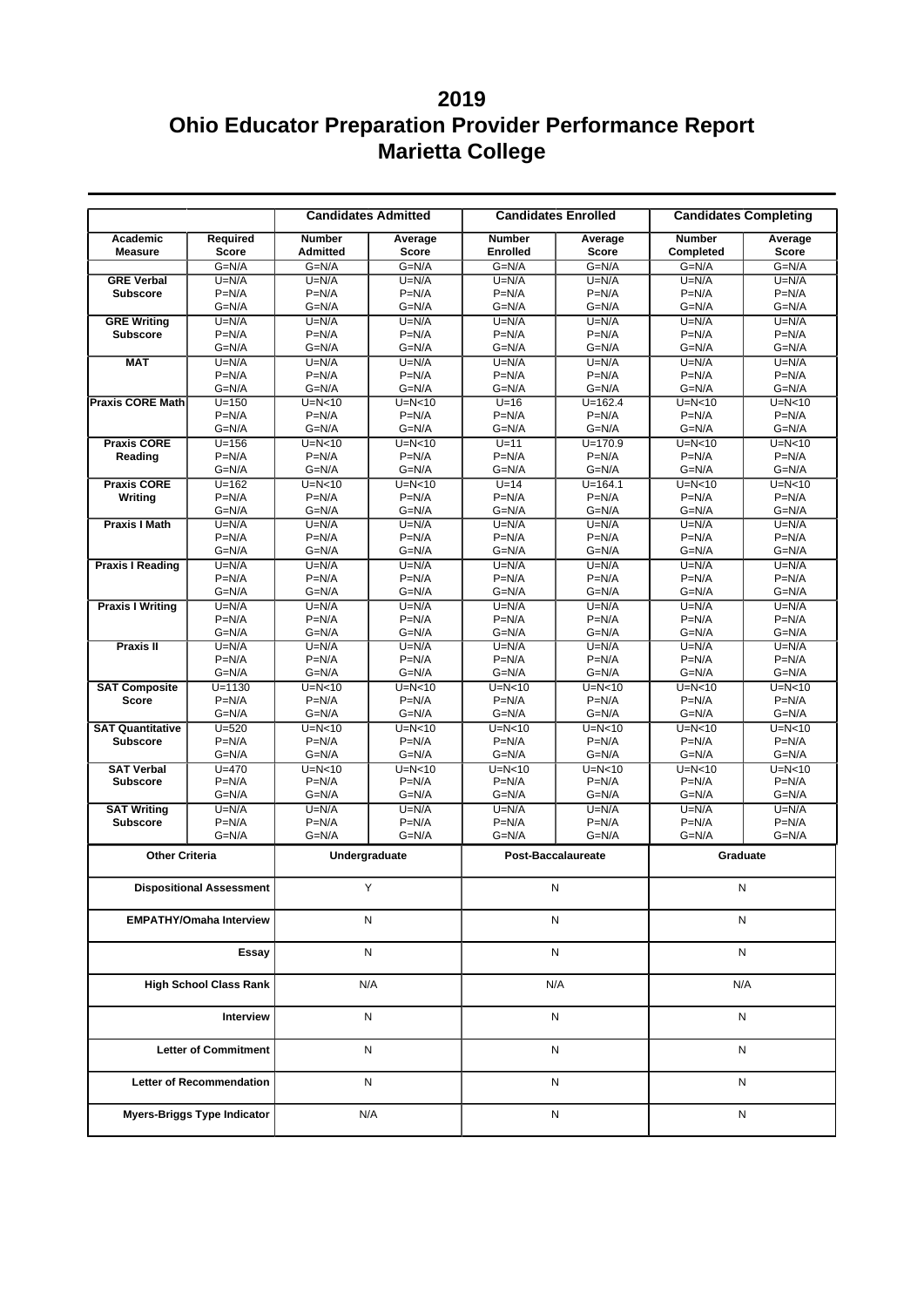| <b>Other Criteria</b>                             | Undergraduate | Post-Baccalaureate | Graduate |
|---------------------------------------------------|---------------|--------------------|----------|
| <b>OAE Content Assessment</b>                     | N/A           | N/A                | N        |
| Portfolio                                         | N             | N                  | N        |
| <b>Prerequisite Courses</b>                       | $\checkmark$  | N                  | N        |
| <b>SRI Teacher Perceiver</b>                      | N/A           | N/A                | N        |
| <b>Superintendent Statement of</b><br>Sponsorship | N/A           | N/A                | N        |
| <b>Teacher Insight</b>                            | N             | N                  | N        |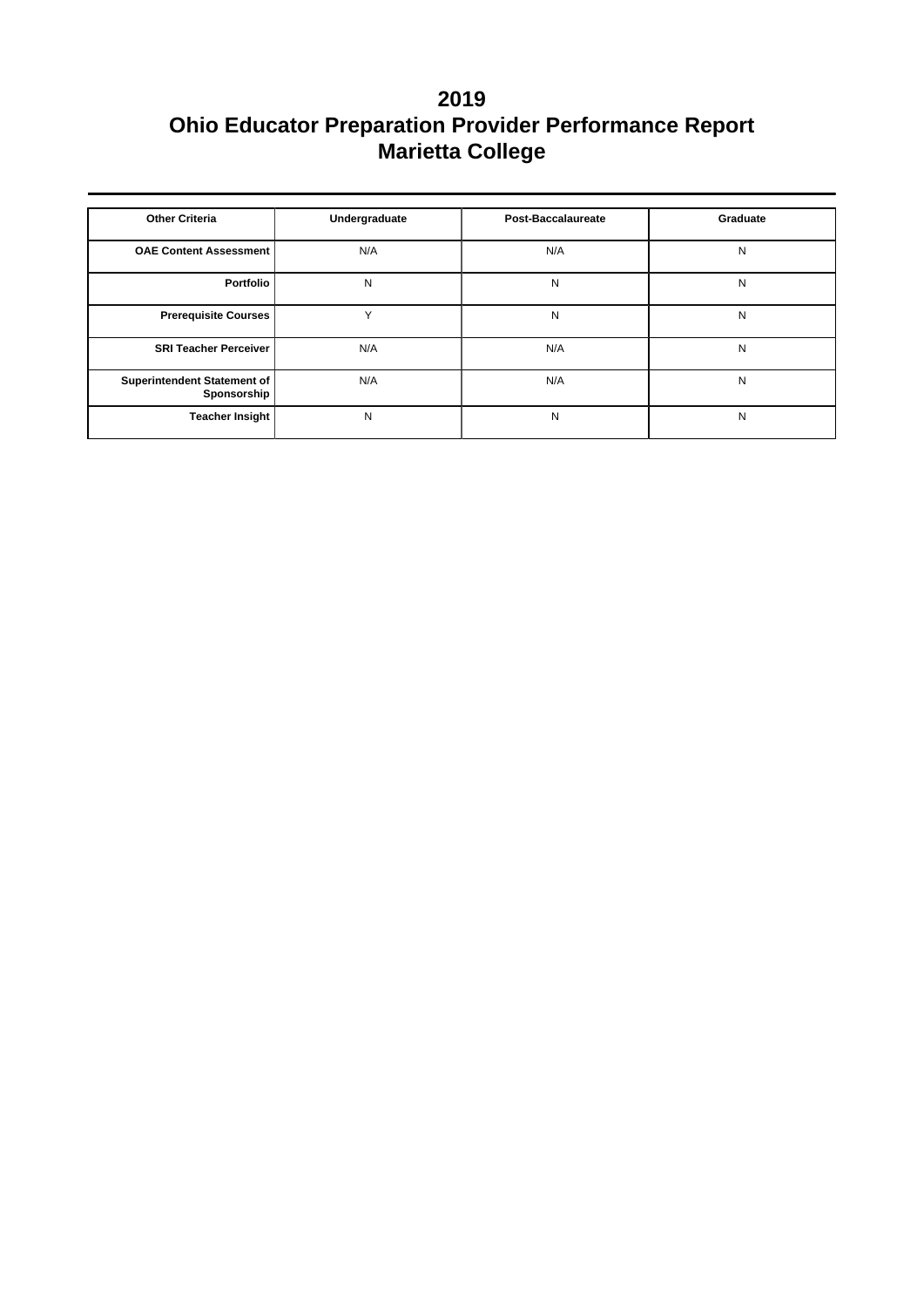|                                            |          | <b>Candidates Admitted</b> |                                 | <b>Candidates Enrolled</b> |              | <b>Candidates Completing</b> |         |
|--------------------------------------------|----------|----------------------------|---------------------------------|----------------------------|--------------|------------------------------|---------|
| Academic                                   | Required | <b>Number</b>              | Average                         | <b>Number</b>              | Average      | <b>Number</b>                | Average |
| <b>Measure</b>                             | Score    | <b>Admitted</b>            | <b>Score</b>                    | <b>Enrolled</b>            | <b>Score</b> | Completed                    | Score   |
| <b>ACT Math</b><br><b>Subscore</b>         | N/A      | N/A                        | N/A                             | N/A                        | N/A          | N/A                          | N/A     |
| <b>Praxis I Writing</b>                    | N/A      | N/A                        | N/A                             | N/A                        | N/A          | N/A                          | N/A     |
| <b>ACT Composite</b><br><b>Score</b>       | N/A      | N/A                        | N/A                             | N/A                        | N/A          | N/A                          | N/A     |
| <b>ACT Reading</b><br><b>Subscore</b>      | N/A      | N/A                        | N/A                             | N/A                        | N/A          | N/A                          | N/A     |
| <b>ACT English</b><br><b>Subscore</b>      | N/A      | N/A                        | N/A                             | N/A                        | N/A          | N/A                          | N/A     |
| <b>SAT Quantitative</b><br><b>Subscore</b> | N/A      | N/A                        | N/A                             | N/A                        | N/A          | N/A                          | N/A     |
| $GPA -$<br>Undergraduate                   | N/A      | N/A                        | N/A                             | N/A                        | N/A          | N/A                          | N/A     |
| <b>SAT Composite</b><br><b>Score</b>       | N/A      | N/A                        | N/A                             | N/A                        | N/A          | N/A                          | N/A     |
| <b>Praxis I Reading</b>                    | N/A      | N/A                        | N/A                             | N/A                        | N/A          | N/A                          | N/A     |
| <b>Praxis I Math</b>                       | N/A      | N/A                        | N/A                             | N/A                        | N/A          | N/A                          | N/A     |
| <b>GRE Composite</b><br><b>Score</b>       | N/A      | N/A                        | N/A                             | N/A                        | N/A          | N/A                          | N/A     |
| <b>SAT Verbal</b><br><b>Subscore</b>       | N/A      | N/A                        | N/A                             | N/A                        | N/A          | N/A                          | N/A     |
| <b>GRE Quantitative</b><br><b>Subscore</b> | N/A      | N/A                        | N/A                             | N/A                        | N/A          | N/A                          | N/A     |
| <b>GRE Verbal</b><br><b>Subscore</b>       | N/A      | N/A                        | N/A                             | N/A                        | N/A          | N/A                          | N/A     |
| <b>MAT</b>                                 | N/A      | N/A                        | N/A                             | N/A                        | N/A          | N/A                          | N/A     |
| <b>SAT Writing</b><br><b>Subscore</b>      | N/A      | N/A                        | N/A                             | N/A                        | N/A          | N/A                          | N/A     |
| <b>GRE Writing</b><br><b>Subscore</b>      | N/A      | N/A                        | N/A                             | N/A                        | N/A          | N/A                          | N/A     |
| GPA - High School                          | N/A      | N/A                        | N/A                             | N/A                        | N/A          | N/A                          | N/A     |
| <b>GPA - Graduate</b>                      | N/A      | N/A                        | N/A                             | N/A                        | N/A          | N/A                          | N/A     |
| <b>Praxis II</b>                           | N/A      | N/A                        | N/A                             | N/A                        | N/A          | N/A                          | N/A     |
|                                            |          |                            | <b>Other Criteria</b>           |                            |              |                              |         |
|                                            |          |                            | <b>Dispositional Assessment</b> | N                          |              |                              |         |
| <b>EMPATHY/Omaha Interview</b>             |          |                            |                                 |                            | ${\sf N}$    |                              |         |

## **Principal Preparation Programs**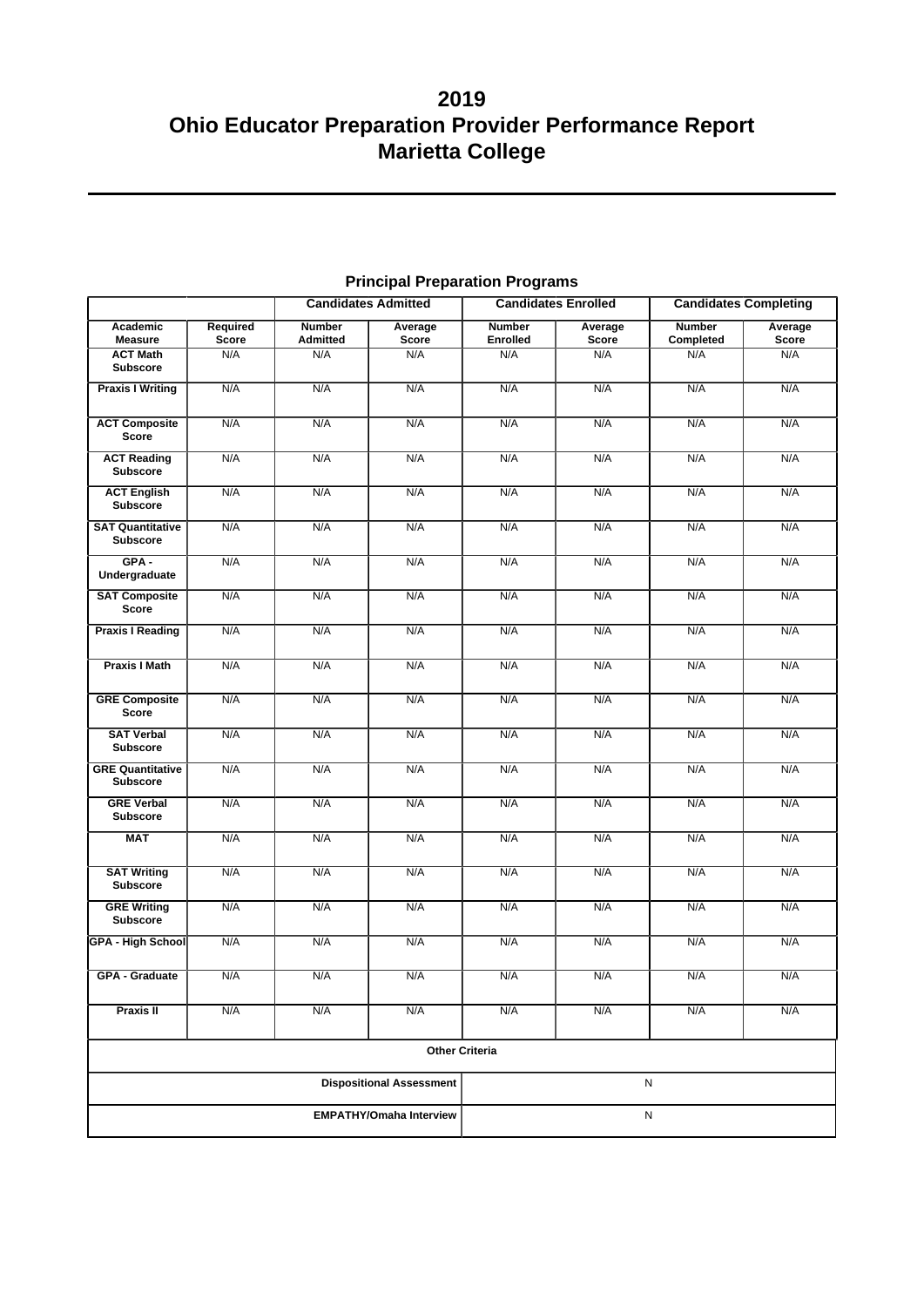| <b>Other Criteria</b>                   |              |  |  |  |  |  |
|-----------------------------------------|--------------|--|--|--|--|--|
| Essay                                   | ${\sf N}$    |  |  |  |  |  |
| Interview                               | ${\sf N}$    |  |  |  |  |  |
| <b>Letter of Commitment</b>             | ${\sf N}$    |  |  |  |  |  |
| <b>Letter of Recommendation</b>         | $\mathsf{N}$ |  |  |  |  |  |
| <b>Myers-Briggs Type Indicator</b>      | ${\sf N}$    |  |  |  |  |  |
| Portfolio                               | ${\sf N}$    |  |  |  |  |  |
| <b>Prerequisite Courses</b>             | ${\sf N}$    |  |  |  |  |  |
| <b>SRI Teacher Perceiver</b>            | N            |  |  |  |  |  |
| Superintendent Statement of Sponsorship | ${\sf N}$    |  |  |  |  |  |
| <b>Teacher Insight</b>                  | ${\sf N}$    |  |  |  |  |  |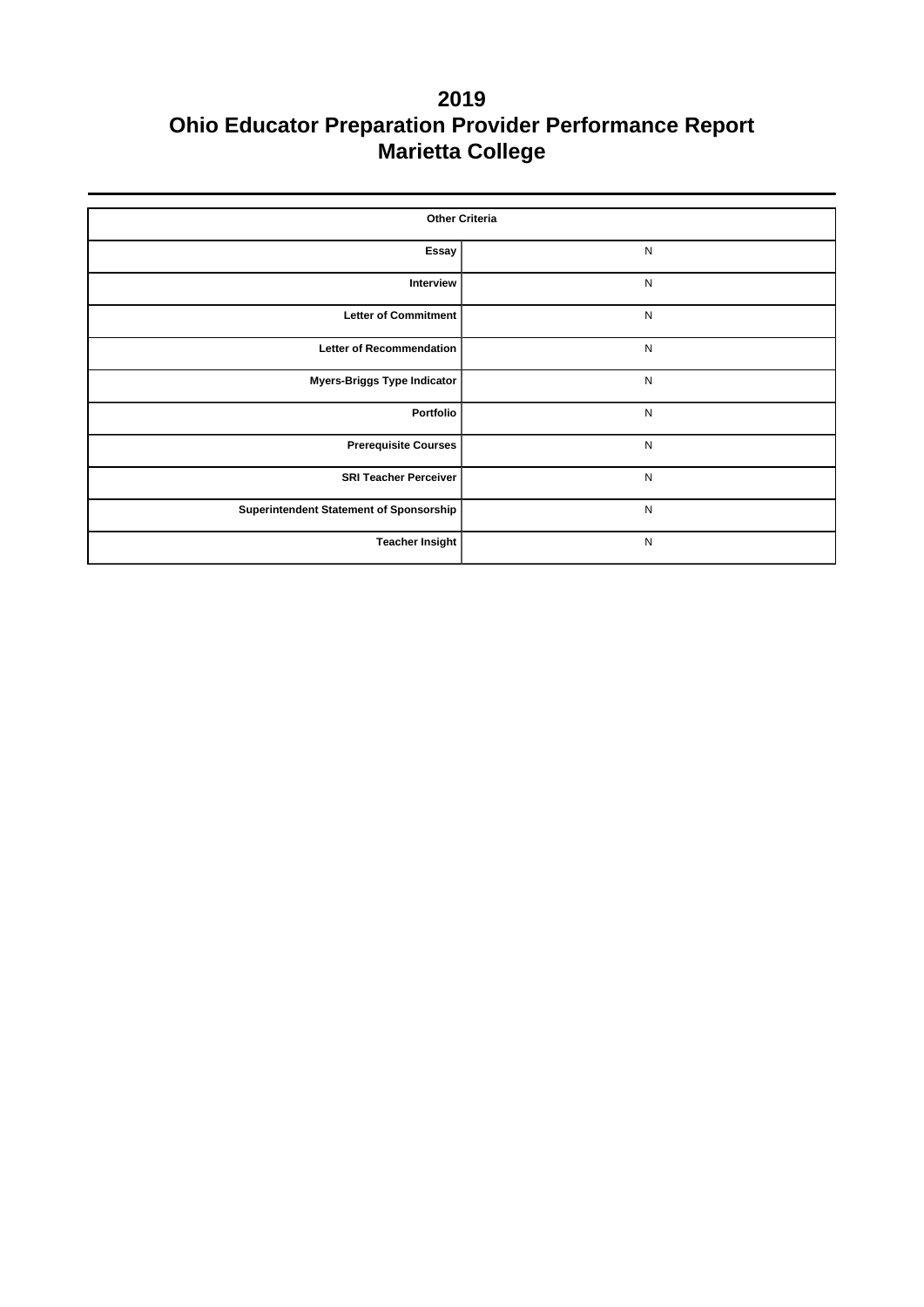### **Pre-Service Teacher Survey Results**

Reporting Period from Sept 1, 2018 to Aug 31, 2019

#### **Description of Data:**

To gather information on student satisfaction with the quality of preparation provided by their educator preparation programs, the Ohio Department of Higher Education administers a survey aligned with the Ohio Standards for the Teaching Profession (OSTP), Ohio licensure requirements, and elements of national accreditation. All Ohio candidates receive an invitation to complete the survey during their professional internship (student teaching). The results of this survey are reflected here. A total of 3,156 respondents completed the survey statewide for a response rate of 70 percent.

#### **Marietta College Survey Response Rate = 72.73% Total Survey Responses = 8**

| No.            | Question                                                                                                                                                                                                               | <b>Institution</b><br>Average | <b>State</b><br>Average |
|----------------|------------------------------------------------------------------------------------------------------------------------------------------------------------------------------------------------------------------------|-------------------------------|-------------------------|
| $\mathbf{1}$   | My teacher licensure program prepared me with knowledge of research on how students<br>learn.                                                                                                                          | N <sub>10</sub>               | 3.52                    |
| $\overline{2}$ | My teacher licensure program prepared me to recognize characteristics of gifted students,<br>students with disabilities, and at-risk students in order to plan and deliver appropriate<br>instruction.                 | N <sub>10</sub>               | 3.34                    |
| 3              | My teacher licensure program prepared me with high levels of knowledge and the academic<br>content I plan to teach.                                                                                                    | N <sub>10</sub>               | 3.39                    |
| $\overline{4}$ | My teacher licensure program prepared me to identify instructional strategies appropriate to<br>my content area.                                                                                                       | N <sub>10</sub>               | 3.48                    |
| 5              | My teacher licensure program prepared me to understand the importance of linking<br>interdisciplinary experiences.                                                                                                     | N <sub>10</sub>               | 3.44                    |
| 6              | My teacher licensure program prepared me to align instructional goals and activities with<br>Ohio's academic content standards, including Ohio's Learning Standards.                                                   | N <sub>10</sub>               | 3.67                    |
| $\overline{7}$ | My teacher licensure program prepared me to use assessment data to inform instruction.                                                                                                                                 | N <sub>10</sub>               | 3.47                    |
| 8              | My teacher licensure program prepared me to clearly communicate learning goals to students.                                                                                                                            | N <sub>10</sub>               | 3.51                    |
| 9              | My teacher licensure program prepared me to apply knowledge of how students learn, to<br>inform instruction.                                                                                                           | N <sub>10</sub>               | 3.57                    |
| 10             | My teacher licensure program prepared me to differentiate instruction to support the learning<br>needs of all students, including students identified as gifted, students with disabilities, and at-<br>risk students. | N <sub>10</sub>               | 3.46                    |
| 11             | My teacher licensure program prepared me to identify strategies to increase student<br>motivation and interest in topics of study.                                                                                     | N <sub>10</sub>               | 3.41                    |
| 12             | My teacher licensure program prepared me to create learning situations in which students<br>work independently, collaboratively, and/or a whole class.                                                                 | N <sub>10</sub>               | 3.60                    |
| 13             | My teacher licensure program prepared me to use strategies for effective classroom<br>management.                                                                                                                      | N <sub>10</sub>               | 3.31                    |
| 14             | My teacher licensure program prepared me to communicate clearly and effectively.                                                                                                                                       | N <sub>10</sub>               | 3.57                    |

#### **1=Strongly Disagree 2=Disagree 3=Agree 4=Strongly Agree**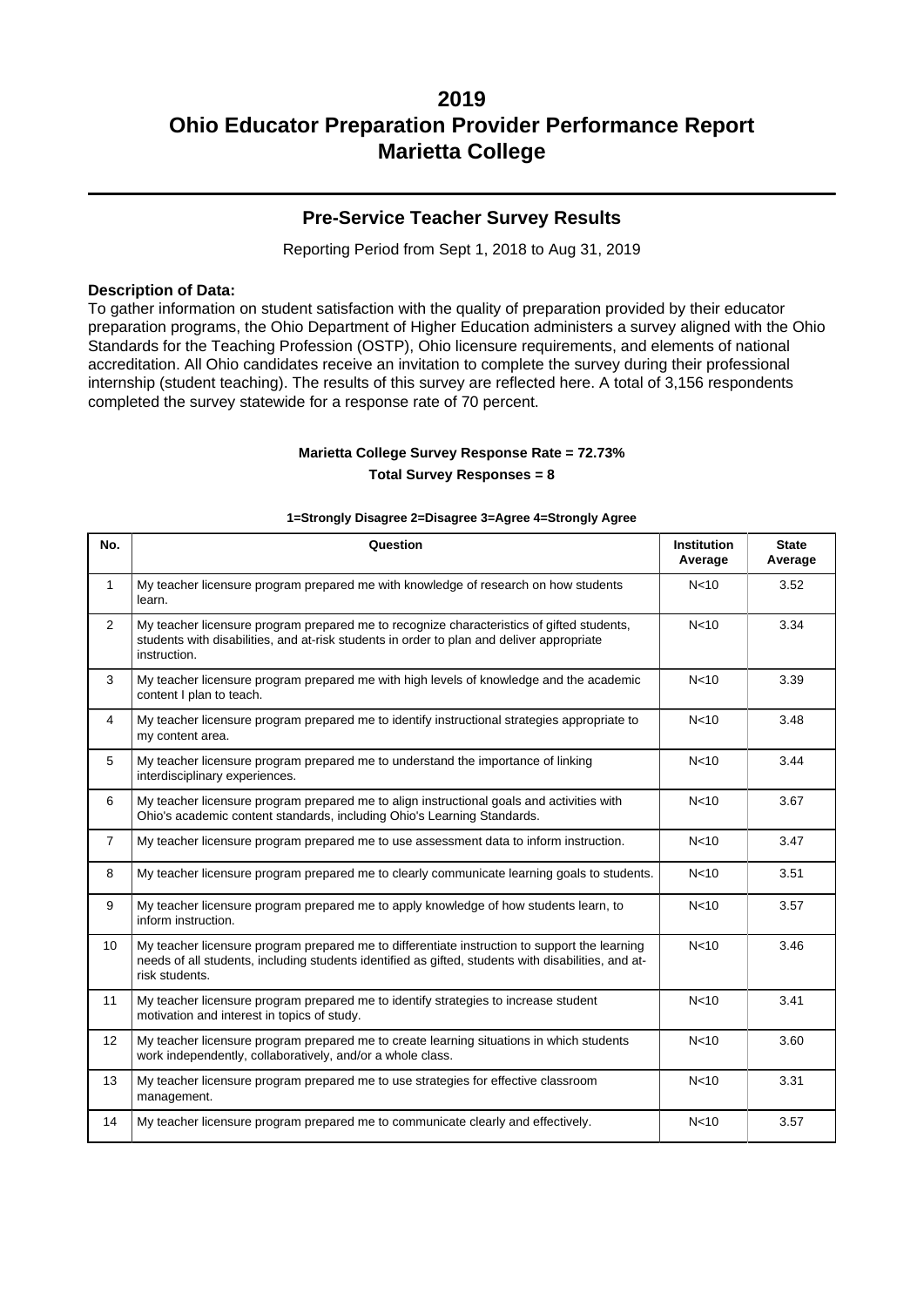| No. | Question                                                                                                                                                                                       | <b>Institution</b><br>Average | <b>State</b><br>Average |  |  |  |
|-----|------------------------------------------------------------------------------------------------------------------------------------------------------------------------------------------------|-------------------------------|-------------------------|--|--|--|
| 15  | My teacher licensure program prepared me to understand the importance of communication<br>with families and caregivers.                                                                        | N <sub>10</sub>               | 3.56                    |  |  |  |
| 16  | My teacher licensure program prepared me to understand, uphold, and follow professional<br>ethics, policies, and legal codes of professional conduct.                                          | N <sub>10</sub>               | 3.70                    |  |  |  |
| 17  | My teacher licensure program prepared me to use a variety of diagnostic, formative, and<br>summative assessments.                                                                              | N <sub>10</sub>               | 3.57                    |  |  |  |
| 18  | My teacher licensure program prepared me to communicate high expectations for all students.                                                                                                    | N <sub>10</sub>               | 3.65                    |  |  |  |
| 19  | My teacher licensure program prepared me to understand students' diverse cultures,<br>language skills, and experiences.                                                                        | N <sub>10</sub>               | 3.52                    |  |  |  |
| 20  | My teacher licensure program prepared me to treat all students fairly and establish an<br>environment that is respectful, supportive, and caring.                                              | N <sub>10</sub>               | 3.74                    |  |  |  |
| 21  | My teacher licensure program prepared me to use technology to enhance teaching and<br>N <sub>10</sub><br>student learning.                                                                     |                               |                         |  |  |  |
| 22  | My teacher licensure program prepared me to collaborate with colleagues and members of<br>N <sub>10</sub><br>the community when and where appropriate.                                         |                               |                         |  |  |  |
| 23  | My teacher licensure program collected evidence of my performance on multiple measures to<br>N <sub>10</sub><br>monitor my progress.                                                           |                               |                         |  |  |  |
| 24  | My teacher licensure program provided me with knowledge of the Ohio Licensure Program<br>standards for my discipline (e.g. NAEYC, CEC, NCTM).                                                  | N<10                          | 3.26                    |  |  |  |
| 25  | My teacher licensure program provided me with knowledge of the operation of Ohio schools<br>as delineated in the Ohio Department of Education School Operating Standards.                      | N <sub>10</sub>               | 3.11                    |  |  |  |
| 26  | My teacher licensure program provided me with knowledge of the requirements for the<br>Resident Educator License.                                                                              | N <sub>10</sub>               | 3.01                    |  |  |  |
| 27  | My teacher licensure program provided me with knowledge of the Ohio Standards for the<br>Teaching Profession.                                                                                  | N <sub>10</sub>               | 3.38                    |  |  |  |
| 28  | My teacher licensure program provided me with knowledge of the Ohio Standards for<br>N <sub>10</sub><br>Professional Development.                                                              |                               |                         |  |  |  |
| 29  | My teacher licensure program provided me with knowledge of the Ohio Academic Content<br>Standards, including Ohio's Learning Standards.                                                        | N <sub>10</sub>               | 3.64                    |  |  |  |
| 30  | My teacher licensure program provided me with knowledge of the Value-added Growth<br>Measure as defined by the Ohio State Board of Education.                                                  | N <sub>10</sub>               | 2.97                    |  |  |  |
| 31  | My teacher licensure program provided field experiences that supported my development as<br>an effective educator focused on student learning.                                                 | N<10                          | 3.68                    |  |  |  |
| 32  | My teacher licensure program provided field experiences in a variety of settings (urban,<br>suburban, and rural).                                                                              | N <sub>10</sub>               | 3.42                    |  |  |  |
| 33  | My teacher licensure program provided student teaching experience(s) that supported my<br>development as an effective educator focused on student learning.                                    | N <sub>10</sub>               | 3.69                    |  |  |  |
| 34  | My teacher licensure program provided cooperating teachers who supported me through<br>observation and conferences (face-to-face or via electronic media).                                     | N <sub>10</sub>               | 3.68                    |  |  |  |
| 35  | My teacher licensure program provided university supervisors who supported me through<br>observation and conferences (face-to-face or via electronic media).                                   | N <sub>10</sub>               | 3.64                    |  |  |  |
| 36  | My teacher licensure program provided opportunities to work with diverse students (including<br>N <sub>10</sub><br>3.54<br>gifted students, students with disabilities, and at-risk students). |                               |                         |  |  |  |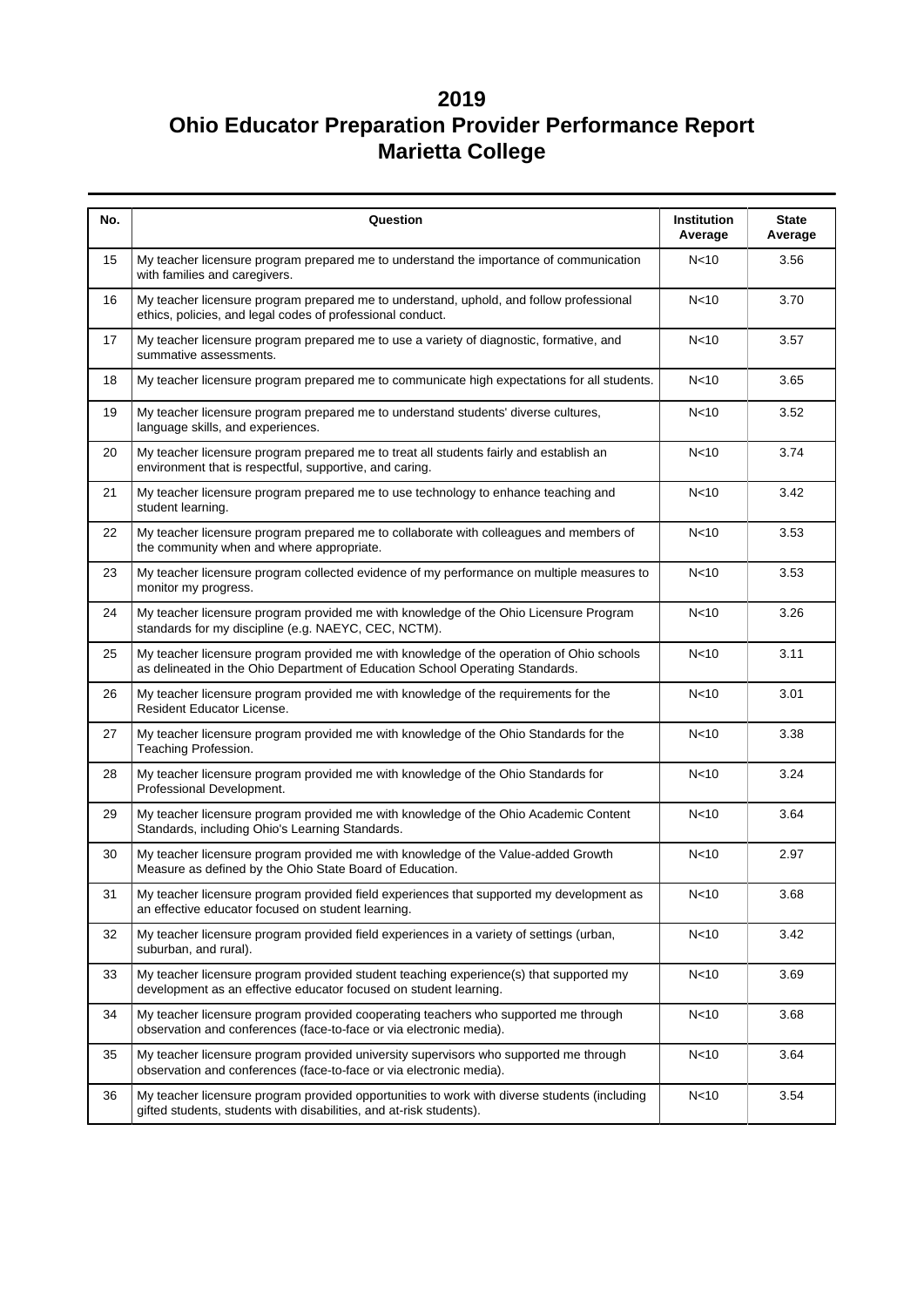| No. | Question                                                                                                                         | <b>Institution</b><br>Average | <b>State</b><br>Average |
|-----|----------------------------------------------------------------------------------------------------------------------------------|-------------------------------|-------------------------|
| 37  | My teacher licensure program provided opportunities to understand students' diverse cultures,<br>languages, and experiences.     | N <sub>10</sub>               | 3.52                    |
| 38  | My teacher licensure program provided opportunities to work with diverse teachers.                                               | N <sub>10</sub>               | 3.30                    |
| 39  | My teacher licensure program provided opportunities to interact with diverse faculty.                                            | N <sub>10</sub>               | 3.33                    |
| 40  | My teacher licensure program provided opportunities to work and study with diverse peers.                                        | N <sub>10</sub>               | 3.36                    |
| 41  | Overall, the faculty in my teacher licensure program demonstrated in-depth knowledge of their<br>field.                          | N <sub>10</sub>               | 3.66                    |
| 42  | Overall, the faculty in my teacher licensure program used effective teaching methods that<br>helped promote learning.            | N <sub>10</sub>               | 3.55                    |
| 43  | Overall, the faculty in my teacher licensure program modeled respect for diverse populations.                                    | N <sub>10</sub>               | 3.66                    |
| 44  | Overall, the faculty in my teacher licensure program integrated diversity-related subject matter<br>within coursework.           | N <sub>10</sub>               | 3.56                    |
| 45  | Overall, the faculty in my teacher licensure program used technology to facilitate teaching and<br>learning.                     | N <sub>10</sub>               | 3.54                    |
| 46  | Overall, the faculty in my teacher licensure program conducted themselves in a professional<br>manner.                           | N <sub>10</sub>               | 3.67                    |
| 47  | My teacher licensure program provided clearly articulated policies published to facilitate<br>progression to program completion. | N <sub>10</sub>               | 3.43                    |
| 48  | My teacher licensure program provided opportunities to voice concerns about the program.                                         | N <sub>10</sub>               | 3.22                    |
| 49  | My teacher licensure program provided advising to facilitate progression to program<br>completion.                               | N <sub>10</sub>               | 3.44                    |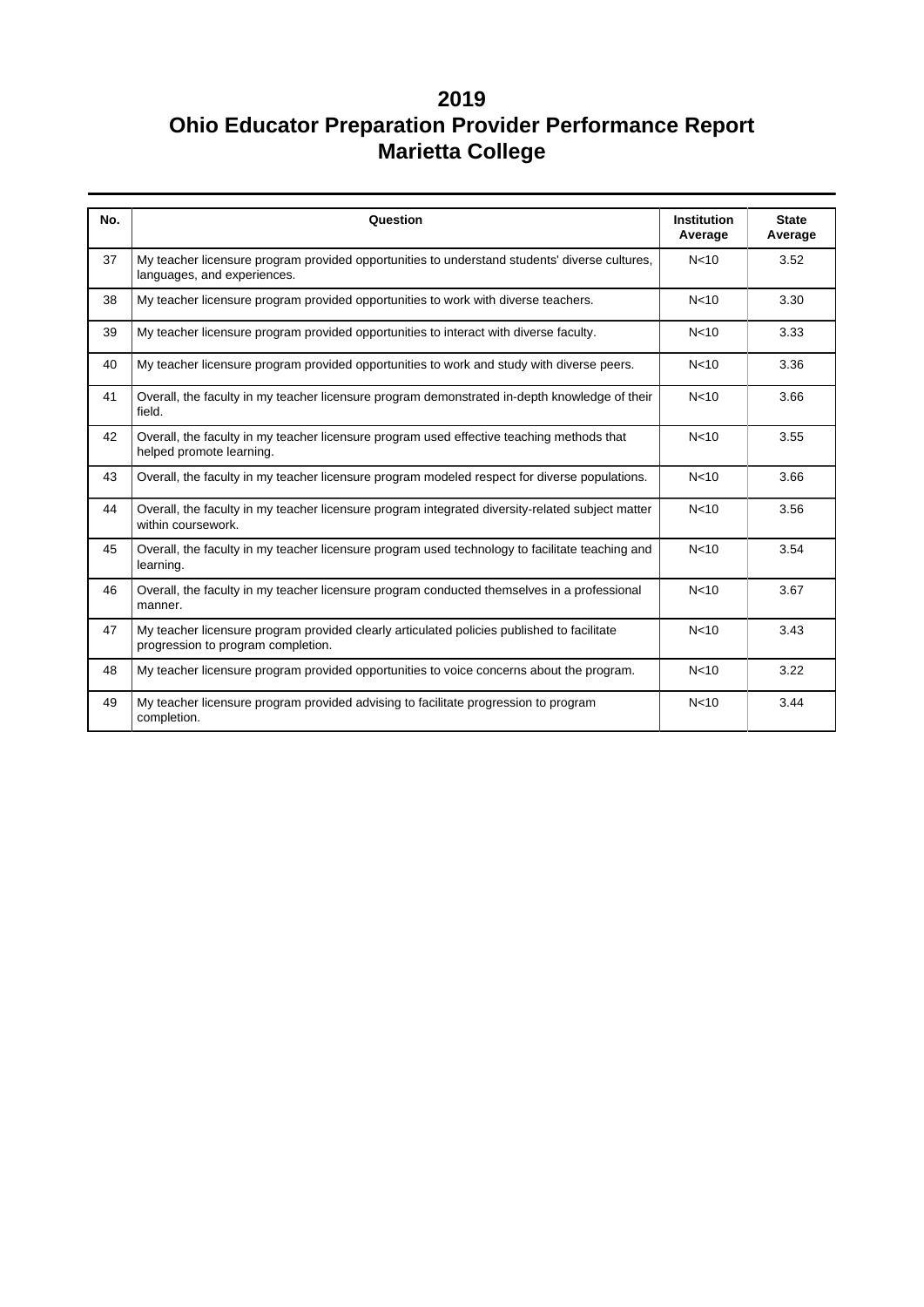## **Statewide Survey of Ohio Resident Educators' Reflections on their Educator Preparation Program**

Reporting Period from Sept 1, 2018 to Aug 31, 2019

#### **Description of Data:**

To gather information on alumni satisfaction with the quality of preparation provided by their educator preparation programs, the Ohio Department of Higher Education administers a survey aligned with the Ohio Standards for the Teaching Profession (OSTP), Ohio licensure requirements, and elements of national accreditation. All Ohio Resident Educators who completed their preparation in Ohio receive an invitation to complete the survey in the fall semester as they enter Year 2 of the Resident Educator program. A total of 399 respondents completed the survey statewide for a response rate of 12 percent.

| No.            | Question                                                                                                                                                                                                               | <b>Institution</b><br>Average | <b>State</b><br>Average |  |  |
|----------------|------------------------------------------------------------------------------------------------------------------------------------------------------------------------------------------------------------------------|-------------------------------|-------------------------|--|--|
| $\mathbf{1}$   | My teacher licensure program prepared me with knowledge of research on how students<br>learn.                                                                                                                          | N <sub>10</sub>               | 3.43                    |  |  |
| $\overline{2}$ | My teacher licensure program prepared me to recognize characteristics of gifted students,<br>students with disabilities, and at-risk students in order to plan and deliver appropriate<br>instruction.                 | N <sub>10</sub>               | 3.16                    |  |  |
| 3              | My teacher licensure program prepared me with high levels of knowledge and the academic<br>content I plan to teach.                                                                                                    | N <sub>10</sub>               | 3.30                    |  |  |
| $\overline{4}$ | My teacher licensure program prepared me to identify instructional strategies appropriate to<br>my content area.                                                                                                       | N <sub>10</sub>               | 3.40                    |  |  |
| 5              | My teacher licensure program prepared me to understand the importance of linking<br>interdisciplinary experiences.                                                                                                     | N <sub>10</sub>               | 3.31                    |  |  |
| 6              | My teacher licensure program prepared me to align instructional goals and activities with<br>Ohio's academic content standards, including Ohio's Learning Standards.                                                   | N <sub>10</sub>               | 3.53                    |  |  |
| $\overline{7}$ | My teacher licensure program prepared me to use assessment data to inform instruction.                                                                                                                                 | N <sub>10</sub>               | 3.40                    |  |  |
| 8              | N <sub>10</sub><br>My teacher licensure program prepared me to clearly communicate learning goals to students.                                                                                                         |                               |                         |  |  |
| 9              | My teacher licensure program prepared me to apply knowledge of how students learn, to<br>inform instruction.                                                                                                           | N <sub>10</sub>               | 3.44                    |  |  |
| 10             | My teacher licensure program prepared me to differentiate instruction to support the learning<br>needs of all students, including students identified as gifted, students with disabilities, and at-<br>risk students. | N <sub>10</sub>               | 3.32                    |  |  |
| 11             | My teacher licensure program prepared me to identify strategies to increase student<br>motivation and interest in topics of study.                                                                                     | N <sub>10</sub>               | 3.25                    |  |  |
| 12             | My teacher licensure program prepared me to create learning situations in which students<br>work independently, collaboratively, and/or a whole class.                                                                 | N <sub>10</sub>               | 3.38                    |  |  |
| 13             | My teacher licensure program prepared me to use strategies for effective classroom<br>management.                                                                                                                      | N <sub>10</sub>               | 3.15                    |  |  |

#### **1=Strongly Disagree 2=Disagree 3=Agree 4=Strongly Agree**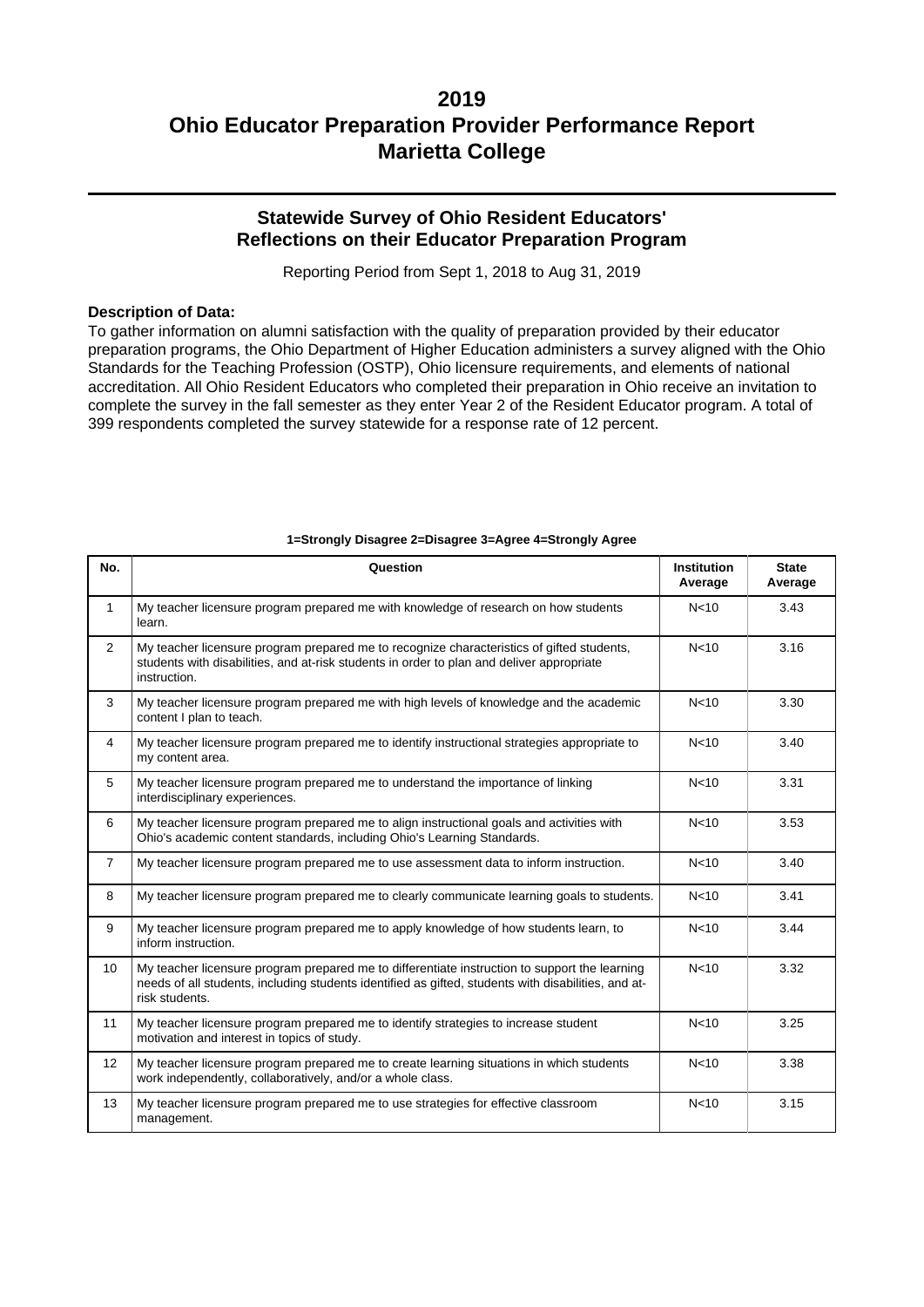| No. | Question                                                                                                                                                                       | Institution<br>Average | <b>State</b><br>Average |  |  |
|-----|--------------------------------------------------------------------------------------------------------------------------------------------------------------------------------|------------------------|-------------------------|--|--|
| 14  | My teacher licensure program prepared me to communicate clearly and effectively.                                                                                               | N <sub>10</sub>        | 3.46                    |  |  |
| 15  | My teacher licensure program prepared me to understand the importance of communication<br>with families and caregivers.                                                        | N <sub>10</sub>        | 3.43                    |  |  |
| 16  | My teacher licensure program prepared me to understand, uphold, and follow professional<br>ethics, policies, and legal codes of professional conduct.                          | N <sub>10</sub>        | 3.57                    |  |  |
| 17  | My teacher licensure program prepared me to use a variety of diagnostic, formative, and<br>summative assessments.                                                              | N <sub>10</sub>        | 3.43                    |  |  |
| 18  | My teacher licensure program prepared me to understand students' diverse cultures,<br>language skills, and experiences.                                                        | N <sub>10</sub>        | 3.31                    |  |  |
| 19  | My teacher licensure program prepared me to treat all students fairly and establish an<br>environment that is respectful, supportive, and caring.                              | N <sub>10</sub>        | 3.57                    |  |  |
| 20  | My teacher licensure program prepared me to use technology to enhance teaching and<br>N <sub>10</sub><br>student learning.                                                     |                        |                         |  |  |
| 21  | My teacher licensure program prepared me to collaborate with colleagues and members of<br>N <sub>10</sub><br>the community when and where appropriate.                         |                        |                         |  |  |
| 22  | My teacher licensure program collected evidence of my performance on multiple measures to<br>N <sub>10</sub><br>monitor my progress.                                           |                        |                         |  |  |
| 23  | My teacher licensure program provided me with knowledge of the Ohio Licensure Program<br>standards for my discipline (e.g. NAEYC, CEC, NCTM).                                  | N <sub>10</sub>        | 3.18                    |  |  |
| 24  | My teacher licensure program provided me with knowledge of the operation of Ohio schools<br>as delineated in the Ohio Department of Education School Operating Standards.      | N <sub>10</sub>        | 3.08                    |  |  |
| 25  | My teacher licensure program provided me with knowledge of the requirements for the<br>Resident Educator License.                                                              | N <sub>10</sub>        | 3.08                    |  |  |
| 26  | My teacher licensure program provided me with knowledge of the Ohio Standards for the<br>Teaching Profession.                                                                  | N<10                   | 3.27                    |  |  |
| 27  | My teacher licensure program provided me with knowledge of the Ohio Standards for<br>N <sub>10</sub><br>Professional Development.                                              |                        |                         |  |  |
| 28  | My teacher licensure program provided me with knowledge of the Ohio Academic Content<br>Standards, including Ohio's Learning Standards.                                        | N <sub>10</sub>        | 3.43                    |  |  |
| 29  | My teacher licensure program provided me with knowledge of the Value-added Growth<br>Measure as defined by the Ohio State Board of Education.                                  | N <sub>10</sub>        | 2.71                    |  |  |
| 30  | My teacher licensure program provided field experiences that supported my development as<br>an effective educator focused on student learning.                                 | N <sub>10</sub>        | 3.56                    |  |  |
| 31  | My teacher licensure program provided field experiences in a variety of settings (urban,<br>suburban, and rural).                                                              | N<10                   | 3.32                    |  |  |
| 32  | My teacher licensure program provided student teaching experience(s) that supported my<br>N <sub>10</sub><br>development as an effective educator focused on student learning. |                        |                         |  |  |
| 33  | My teacher licensure program provided cooperating teachers who supported me through<br>observation and conferences (face-to-face or via electronic media).                     | N <sub>10</sub>        | 3.51                    |  |  |
| 34  | My teacher licensure program provided university supervisors who supported me through<br>observation and conferences (face-to-face or via electronic media).                   | N<10                   | 3.51                    |  |  |
| 35  | My teacher licensure program provided opportunities to work with diverse students (including<br>gifted students, students with disabilities, and at-risk students).            | N <sub>10</sub>        | 3.33                    |  |  |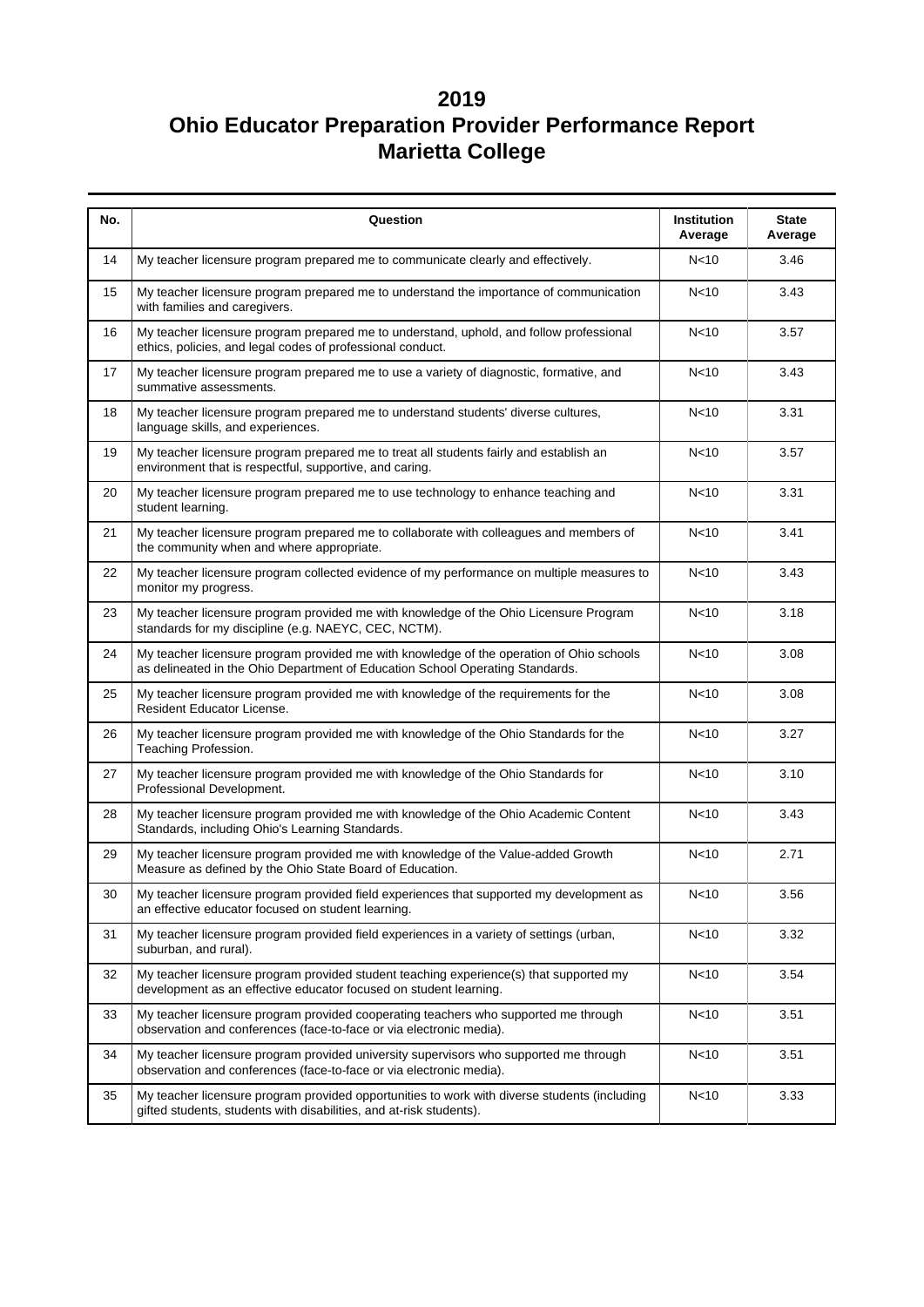| No. | Question                                                                                                                           | <b>Institution</b><br>Average | <b>State</b><br>Average |
|-----|------------------------------------------------------------------------------------------------------------------------------------|-------------------------------|-------------------------|
| 36  | My teacher licensure program provided opportunities to understand students' diverse cultures,<br>languages, and experiences.       | N <sub>10</sub>               | 3.33                    |
| 37  | My teacher licensure program provided opportunities to work with diverse teachers.                                                 | N <sub>10</sub>               | 3.18                    |
| 38  | My teacher licensure program provided opportunities to interact with diverse faculty.                                              | N <sub>10</sub>               | 3.22                    |
| 39  | My teacher licensure program provided opportunities to work and study with diverse peers.                                          | N <sub>10</sub>               | 3.25                    |
| 40  | Overall, the faculty in my teacher licensure program demonstrated in-depth knowledge of their<br>field.                            | N <sub>10</sub>               | 3.55                    |
| 41  | Overall, the faculty in my teacher licensure program used effective teaching methods that<br>helped promote learning.              | N <sub>10</sub>               | 3.47                    |
| 42  | Overall, the faculty in my teacher licensure program modeled respect for diverse populations.                                      | N <sub>10</sub>               | 3.54                    |
| 43  | Overall, the faculty in my teacher licensure program integrated diversity-related subject matter<br>within coursework.             | N <sub>10</sub>               | 3.45                    |
| 44  | Overall, the faculty in my teacher licensure program used technology to facilitate teaching and<br>learning.                       | N <sub>10</sub>               | 3.43                    |
| 45  | Overall, the faculty in my teacher licensure program conducted themselves in a professional<br>manner.                             | N <sub>10</sub>               | 3.57                    |
| 46  | My teacher licensure program provided clearly articulated policies published to facilitate<br>progression to program completion.   | N <sub>10</sub>               | 3.40                    |
| 47  | My teacher licensure program provided opportunities to voice concerns about the program.                                           | N <sub>10</sub>               | 3.23                    |
| 48  | My teacher licensure program provided advising to facilitate progression to program<br>completion.                                 | N <sub>10</sub>               | 3.36                    |
| 49  | My teacher licensure program prepared me with the knowledge and skills necessary to enter<br>the classroom as a Resident Educator. | N <sub>10</sub>               | 3.34                    |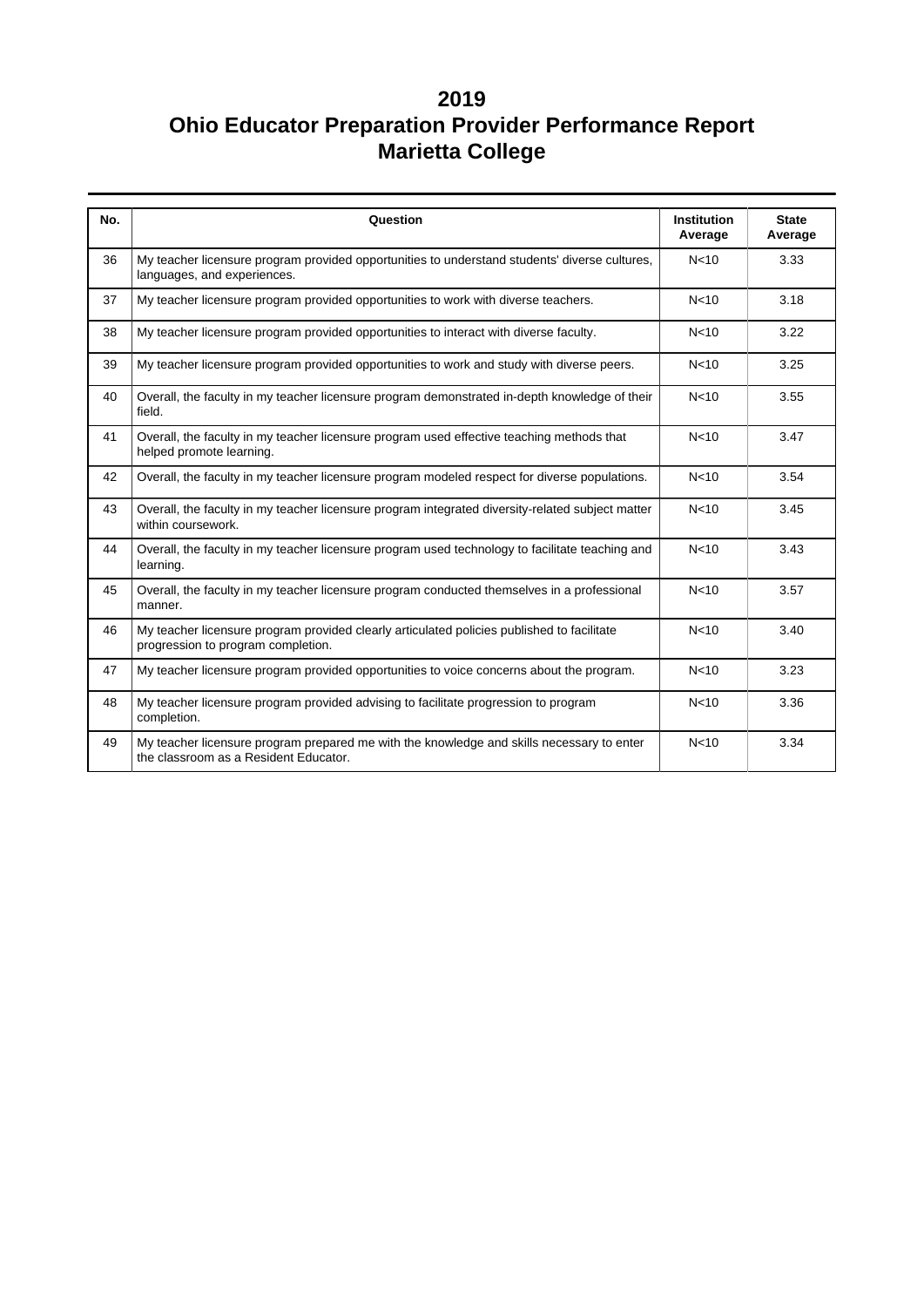### **Principal Intern Survey Results**

Reporting Period from Sept 1, 2018 to Aug 31, 2019

#### **Description of Data:**

To gather information on the quality of preparation provided by their educator preparation providers, the Ohio Department of Higher Education distributes a survey to Ohio principal interns. Questions on the survey are aligned with the Ohio Standards for Principals, Ohio licensure requirements, and elements of national accreditation. A total of 392 respondents completed the survey statewide for a response rate of 41 percent.

| No.            | Question                                                                                                                                                                                                       | <b>Institution</b><br>Average | <b>State</b><br>Average |  |
|----------------|----------------------------------------------------------------------------------------------------------------------------------------------------------------------------------------------------------------|-------------------------------|-------------------------|--|
| $\mathbf{1}$   | My program prepared me to lead and facilitate continuous improvement efforts within a school<br>building setting.                                                                                              | N/A                           | 3.53                    |  |
| 2              | My program prepared me to lead the processes of setting, monitoring, and achieving specific<br>and challenging goals for all students and staff.                                                               | N/A                           | 3.53                    |  |
| 3              | My program prepared me to anticipate, monitor, and respond to educational developments<br>affecting the school and its environment.                                                                            | N/A                           | 3.53                    |  |
| 4              | My program prepared me to lead instruction.                                                                                                                                                                    | N/A                           | 3.50                    |  |
| 5              | My program prepared me to ensure the instructional content being taught is aligned with<br>the academic standards (e.g. national, Common Core, state) and curriculum priorities of the<br>school and district. | N/A                           | 3.54                    |  |
| 6              | My program prepared me to ensure effective instructional practices meet the needs of all<br>students at high levels of learning.                                                                               | N/A                           | 3.54                    |  |
| $\overline{7}$ | My program prepared me to encourage and facilitate effective use of data by self and staff.                                                                                                                    | N/A                           | 3.54                    |  |
| 8              | My program prepared me to advocate for high levels of learning for all students, including<br>students identified as gifted, students with disabilities, and at-risk students.                                 | N/A                           | 3.56                    |  |
| 9              | My program prepared me to encourage and facilitate effective use of research by self and<br>staff.                                                                                                             | N/A                           | 3.51                    |  |
| 10             | My program prepared me to support staff in planning and implementing research-based<br>N/A<br>professional development and instructional practices.                                                            |                               | 3.56                    |  |
| 11             | My program prepared me to establish and maintain procedures and practices supporting staff<br>and students with a safe environment conducive to learning.                                                      | N/A                           | 3.61                    |  |
| 12             | My program prepared me to establish and maintain a nurturing school environment<br>addressing the physical and mental health needs of all.                                                                     | N/A                           | 3.56                    |  |
| 13             | N/A<br>My program prepared me to allocate resources, including technology, to support student and<br>staff learning.                                                                                           |                               |                         |  |
| 14             | My program prepared me to uphold and model professional ethics; local, state, and national<br>policies; and, legal codes of conduct                                                                            | N/A                           | 3.65                    |  |
| 15             | My program prepared me to share leadership with staff, students, parents, and community<br>members.                                                                                                            | N/A                           | 3.66                    |  |

#### **1=Strongly Disagree 2=Disagree 3=Agree 4=Strongly Agree**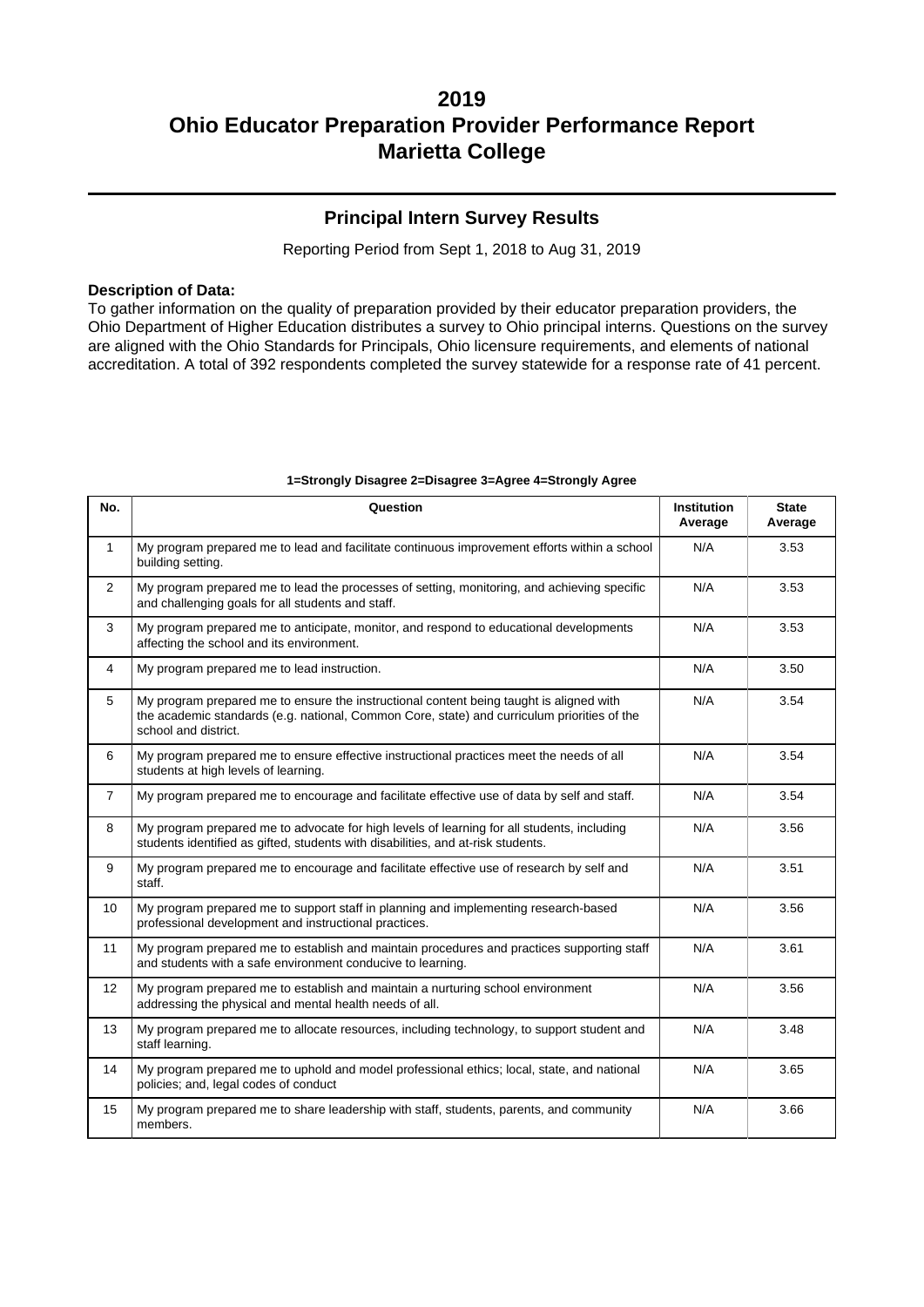| No. | Question                                                                                                                                                       | Institution<br>Average | <b>State</b><br>Average |
|-----|----------------------------------------------------------------------------------------------------------------------------------------------------------------|------------------------|-------------------------|
| 16  | My program prepared me to establish effective working teams and developing structures for<br>collaboration between teachers and educational support personnel. | N/A                    | 3.64                    |
| 17  | My program prepared me to foster positive professional relationships among staff.                                                                              | N/A                    | 3.66                    |
| 18  | My program prepared me to support and advance the leadership capacity of educators.                                                                            | N/A                    | 3.63                    |
| 19  | My program prepared me to utilize good communication skills, both verbal and written, with all<br>stakeholder audiences.                                       | N/A                    | 3.66                    |
| 20  | My program prepared me to connect the school with the community through print and<br>electronic media.                                                         | N/A                    | 3.44                    |
| 21  | My program prepared me to involve parents and communities in improving student learning.                                                                       | N/A                    | 3.50                    |
| 22  | My program prepared me to use community resources to improve student learning.                                                                                 | N/A                    | 3.46                    |
| 23  | My program prepared me to establish expectations for using culturally responsive practices<br>that acknowledge and value diversity.                            | N/A                    | 3.51                    |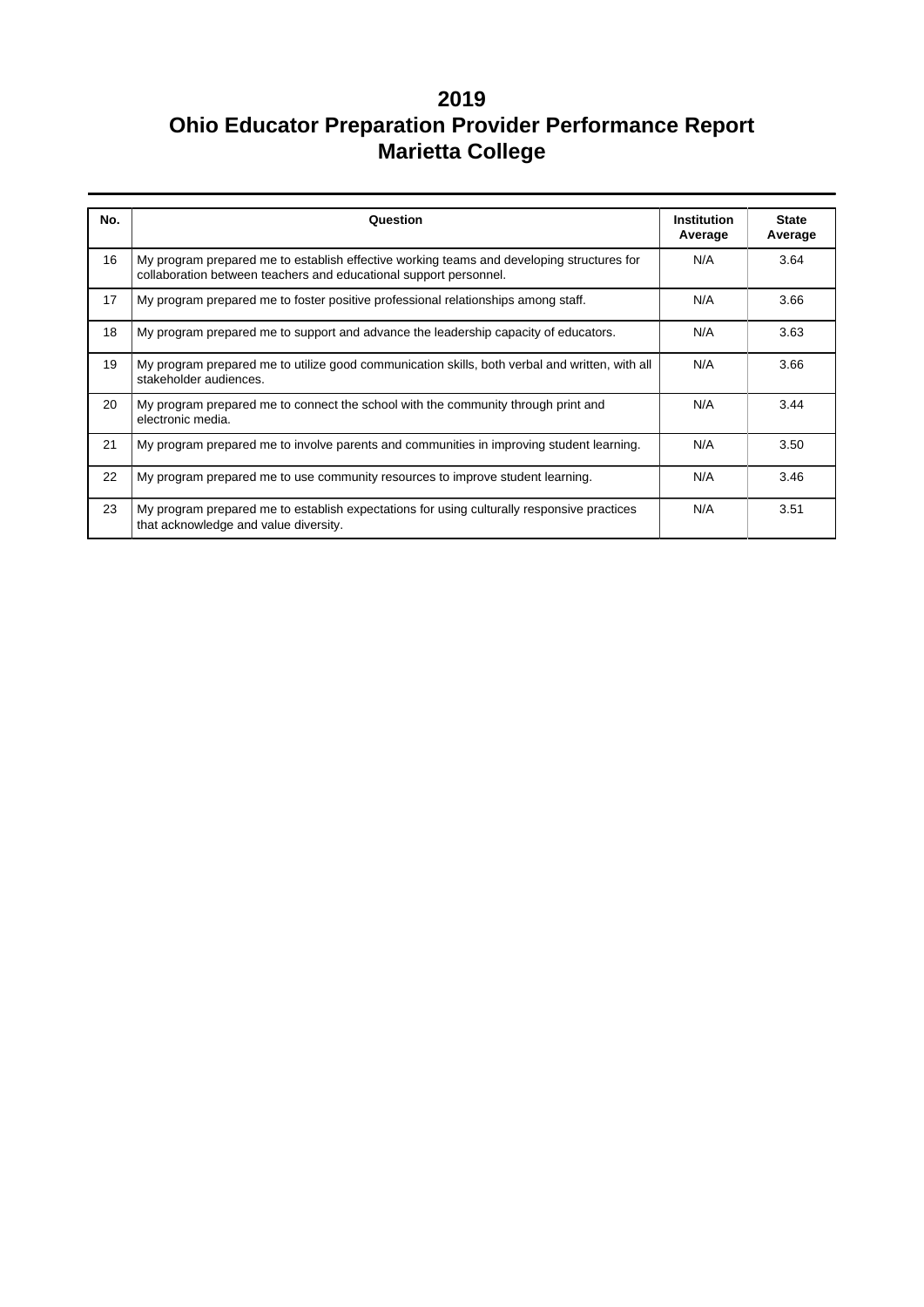### **Principal Internship Mentor Survey Results**

Reporting Period from Sept 1, 2018 to Aug 31, 2019

#### **Description of Data:**

To gather information on the quality of preparation provided by their educator preparation programs, the Ohio Department of Higher Education distributes a survey to individuals who serve as mentors to Ohio principal interns. Questions on the survey are aligned with the Ohio Standards for Principals, Ohio licensure requirements, and elements of national accreditation. A total of 190 respondents completed the survey statewide for a response rate of 21 percent.

| No.            | Question                                                                                                                                                                                                                                                                            | <b>Institution</b><br>Average | <b>State</b><br>Average |  |  |  |  |
|----------------|-------------------------------------------------------------------------------------------------------------------------------------------------------------------------------------------------------------------------------------------------------------------------------------|-------------------------------|-------------------------|--|--|--|--|
| $\mathbf{1}$   | The principal preparation program prepared the school leader candidate to understand<br>N/A<br>leading and facilitating continuous improvement efforts within a school building setting.                                                                                            |                               |                         |  |  |  |  |
| $\overline{2}$ | The principal preparation program prepared the school leader candidate to understand<br>leading the process of setting, monitoring, and achieving specific and challenging goals for all<br>students and staff.                                                                     | N/A                           | 3.41                    |  |  |  |  |
| 3              | The principal preparation program prepared the school leader candidate to understand<br>anticipating, monitoring, and responding to educational developments affecting the school and<br>its environment.                                                                           | N/A                           | 3.40                    |  |  |  |  |
| $\overline{4}$ | The principal preparation program prepared the school leader candidate to understand<br>N/A<br>ensuring the instructional content being taught is aligned with the academic standards (i.e.,<br>national, Common Core, state) and curriculum priorities of the school and district. |                               |                         |  |  |  |  |
| 5              | The principal preparation program prepared the school leader candidate to understand<br>ensuring effective instructional practices that meet the needs of all students at high levels of<br>learning.                                                                               | N/A                           | 3.45                    |  |  |  |  |
| 6              | The principal preparation program prepared the school leader candidate to understand<br>advocating for high levels of learning for all students, including students identified as gifted,<br>students with disabilities and at-risk students.                                       | N/A                           | 3.45                    |  |  |  |  |
| $\overline{7}$ | The principal preparation program prepared the school leader candidate to understand<br>encouraging and facilitating effective use of data by self and staff.                                                                                                                       | N/A                           | 3.49                    |  |  |  |  |
| 8              | The principal preparation program prepared the school leader candidate to understand<br>encouraging and facilitating effective use of research by self and staff.                                                                                                                   | N/A                           | 3.40                    |  |  |  |  |
| 9              | The principal preparation program prepared the school leader candidate to understand<br>supporting staff in planning and implementing research-based professional development.                                                                                                      | N/A                           | 3.44                    |  |  |  |  |
| 10             | The principal preparation program prepared the school leader candidate to understand<br>establishing and maintaining procedures and practices supporting staff and students with a<br>safe environment conducive to learning.                                                       | N/A                           | 3.49                    |  |  |  |  |
| 11             | The principal preparation program prepared the school leader candidate to understand<br>establishing and maintaining a nurturing school environment addressing the physical and<br>mental health needs of all.                                                                      | N/A                           | 3.47                    |  |  |  |  |
| 12             | The principal preparation program prepared the school leader candidate to understand<br>allocating resources, including technology, to support student and staff learning.                                                                                                          | N/A                           | 3.43                    |  |  |  |  |

#### **1=Strongly Disagree 2=Disagree 3=Agree 4=Strongly Agree**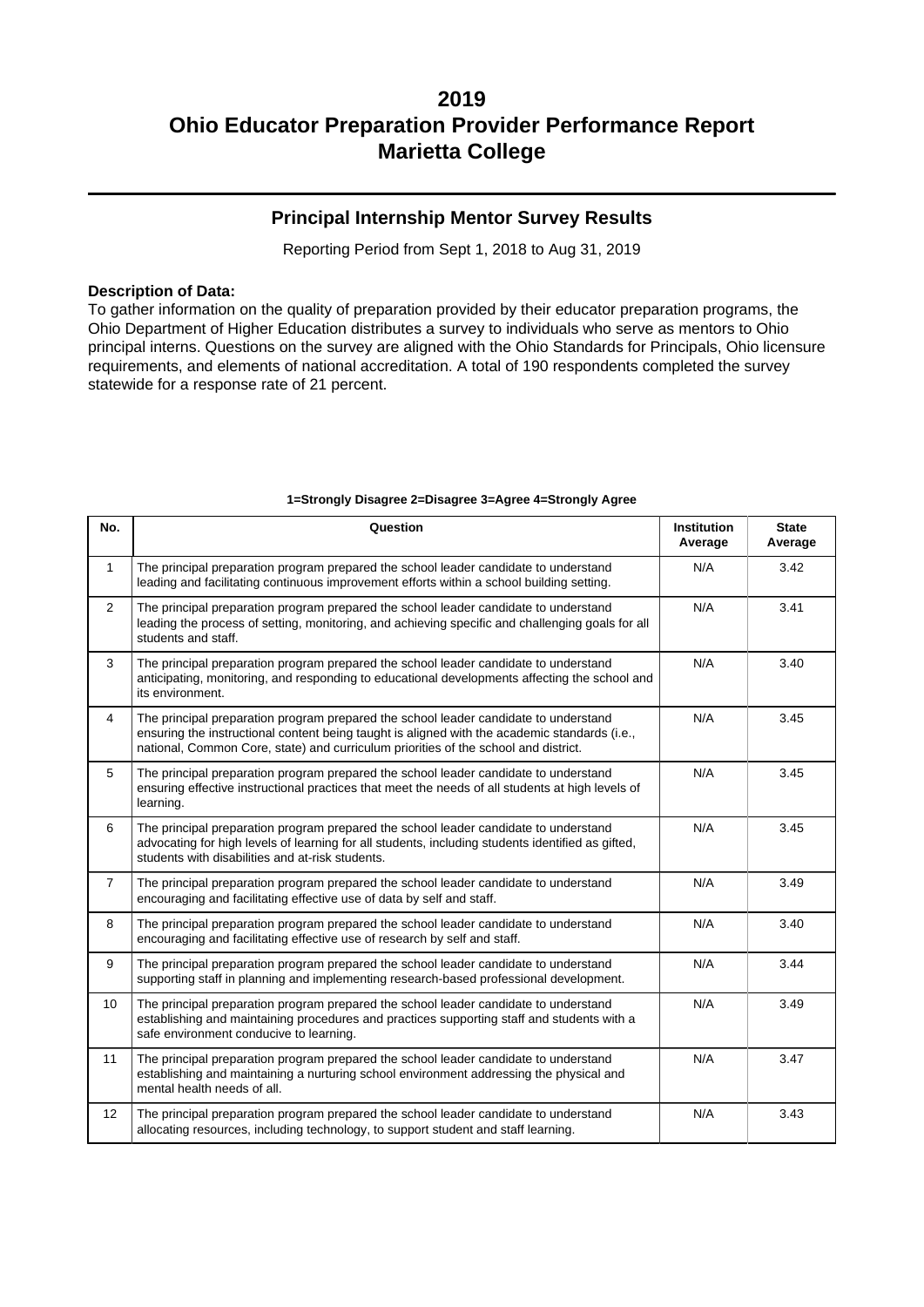| No. | Question                                                                                                                                                                                                 | <b>Institution</b><br>Average | <b>State</b><br>Average |
|-----|----------------------------------------------------------------------------------------------------------------------------------------------------------------------------------------------------------|-------------------------------|-------------------------|
| 13  | The principal preparation program prepared the school leader candidate to understand<br>upholding and modeling professional ethics; local, state, and national policies; and, legal<br>codes of conduct. | N/A                           | 3.53                    |
| 14  | The principal preparation program prepared the school leader candidate to understand<br>connecting the school with the community through print and electronic media.                                     | N/A                           | 3.38                    |
| 15  | The principal preparation program prepared the school leader candidate to understand<br>involving parents and communities in improving student learning.                                                 | N/A                           | 3.36                    |
| 16  | The principal preparation program prepared the school leader candidate to understand using<br>community resources to improve student learning.                                                           | N/A                           | 3.34                    |
| 17  | The principal preparation program prepared the school leader candidate to understand<br>establishing expectations for using culturally responsive practices that acknowledge and value<br>diversity.     | N/A                           | 3.38                    |
| 18  | The school leader candidate's preparation program provided me with training on how to<br>mentor the school leader candidate.                                                                             | N/A                           | 2.73                    |
| 19  | I participated in and/or accessed the provided mentor training and/or materials.                                                                                                                         | N/A                           | 2.91                    |
| 20  | The training by the school leader's preparation program adequately prepared me to mentor<br>the school leader candidate.                                                                                 | N/A                           | 2.18                    |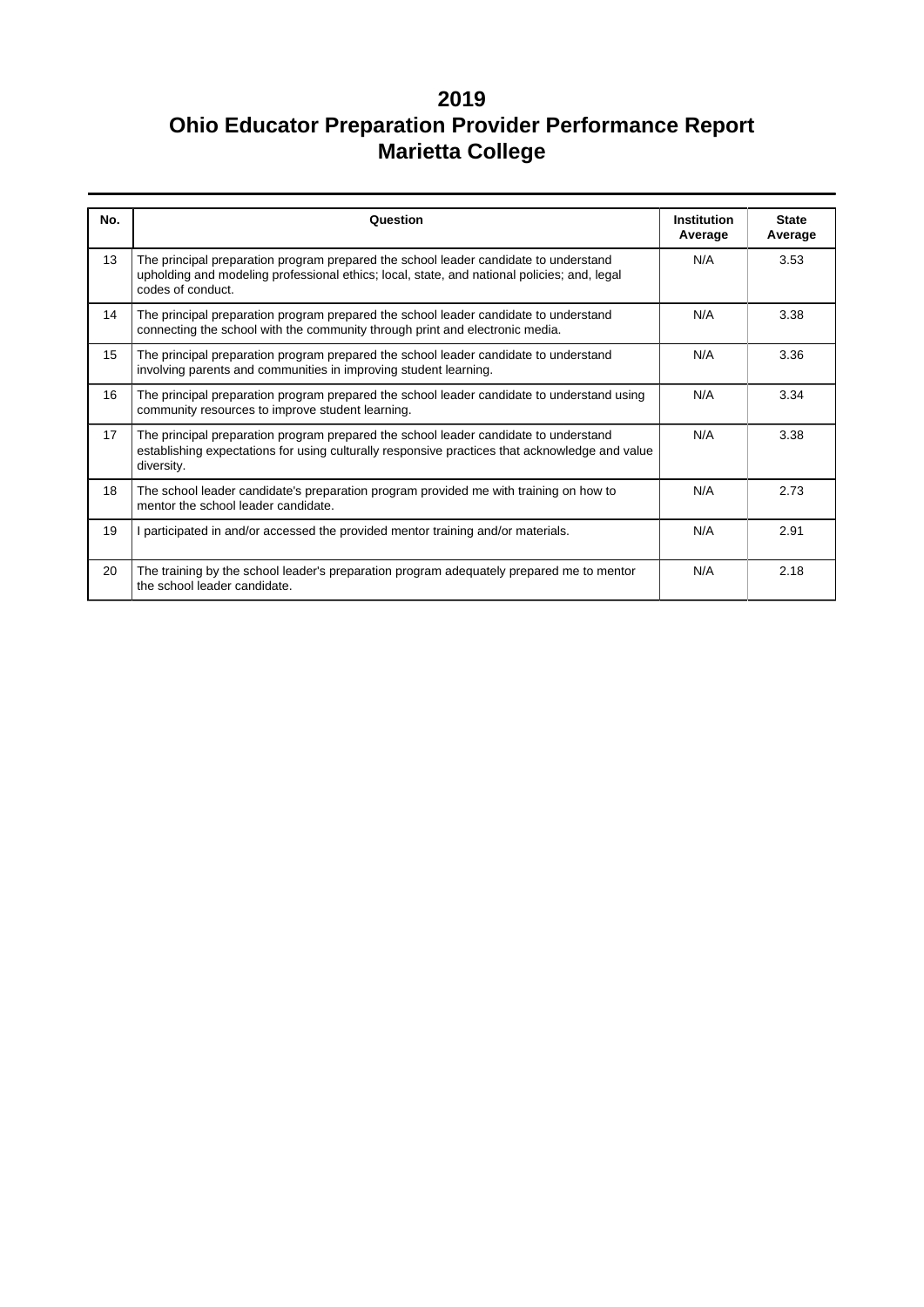### **National Accreditation Status**

Reporting Period from Sept 1, 2018 to Aug 31, 2019 (Data Source: Ohio Department of Higher Education)

#### **Description of Data:**

All educator preparation programs (EPPs) in Ohio are required to be accredited by either the National Council for Accreditation of Teacher Education (NCATE), the Teacher Education Accreditation Council (TEAC), or their successor agency, the Counciil for Accreditation of Educator Preparation (CAEP). Accreditation is a mechanism to ensure the quality of an institution and its programs. The accreditation of an institution and/or program helps employers evaluate the professional preparation of job applicants.

| <b>Accrediting Agency</b>   | CAEP       |
|-----------------------------|------------|
| Date of Last Review         | 18-Apr     |
| <b>Accreditation Status</b> | Accredited |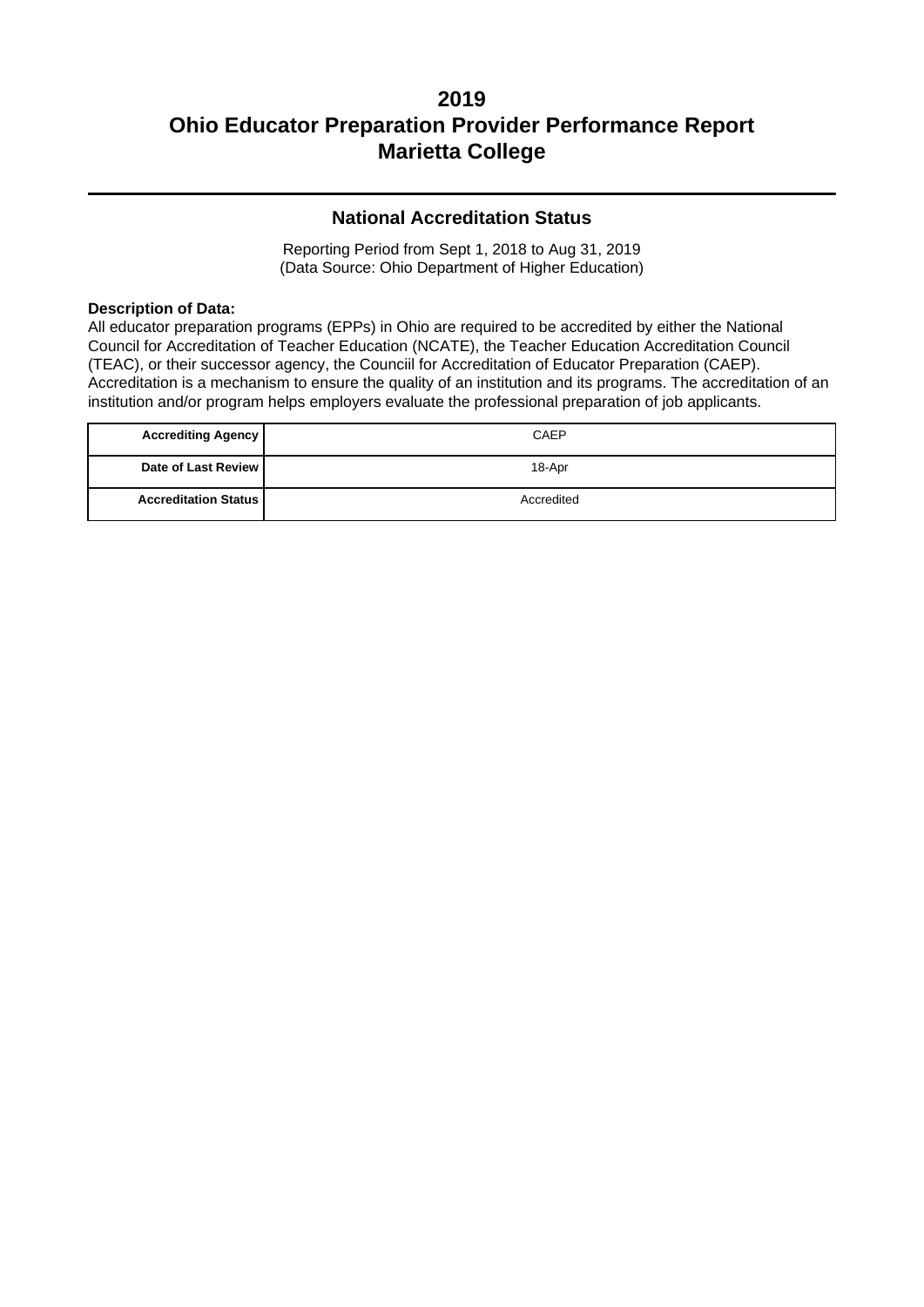### **Teacher Residency Program**

Reporting Period from Sept 1, 2018 to Aug 31, 2019 (Data Source: Marietta College)

#### **Description of Data:**

The Resident Educator Program in Ohio encompasses a robust four-year teacher development system. The data below show the persistence of Ohio Educator Preparation Provider graduates through the program.

Data from this table captures a year-to-year snapshot of the persistence of Ohio Educator Preparation Provider graduates through the program. Corrections to prior year reporting may be captured in the current year's reporting. Data used to create this "snapshot" table is sourced not only from the current year's resident educator completion data results, but also prior year results because a Resident Educator may fail to complete all the program year requirements within the same academic year.

Numerous scenarios were taken into account and discussions were held on how each should impact the counts. Some of the scenarios addressed in the design of the table are as follows:

1. A normal scenario, where a student is reported each year and is listed as completed. In this case, we only include them in the Entering/Persisting counts for the current year.

2. A scenario where a student is reported as entering one year, but not as completed, but then reported the following year as completing the previous year and current year. In this case, we include them in the Persisting count for the previous year, but not the Entering count. We also include them in the Entering and Persisting counts for the current year.

3. A scenario where a student is not reported one year, but reported with records for the previous year and the current year the following year (both as completed). In this scenario, we include them in both the Entering and Persisting counts for both years.

| <b>Initial</b><br>Licensure<br><b>Effective</b><br>Year | <b>Residency Year 1</b> |     |            | <b>Residency Year 2</b> |     |            | <b>Residency Year 3</b> |     |                   | <b>Residency Year 4</b> |     |            |
|---------------------------------------------------------|-------------------------|-----|------------|-------------------------|-----|------------|-------------------------|-----|-------------------|-------------------------|-----|------------|
|                                                         | Entering                |     | Persisting | <b>Entering</b>         |     | Persisting | Entering                |     | <b>Persisting</b> | Entering                |     | Completing |
| 2015                                                    | N/A                     | N/A | N/A        | N/A                     | N/A | N/A        | N/A                     | N/A | N/A               | 9                       | 9   | 100%       |
| 2016                                                    |                         |     | 100%       | 2                       | 2   | 100%       | 9                       | 9   | 100%              | N/A                     | N/A | N/A        |
| 2017                                                    | $\overline{2}$          | 2   | 100%       | 14                      | 14  | 100%       | N/A                     | N/A | N/A               | N/A                     | N/A | N/A        |
| 2018                                                    | 8                       | 8   | 100%       | N/A                     | N/A | N/A        | N/A                     | N/A | N/A               | N/A                     | N/A | N/A        |

#### **Ohio EPP Program Completers Persisting in the State Resident Educator Program who were Prepared at Marietta College**